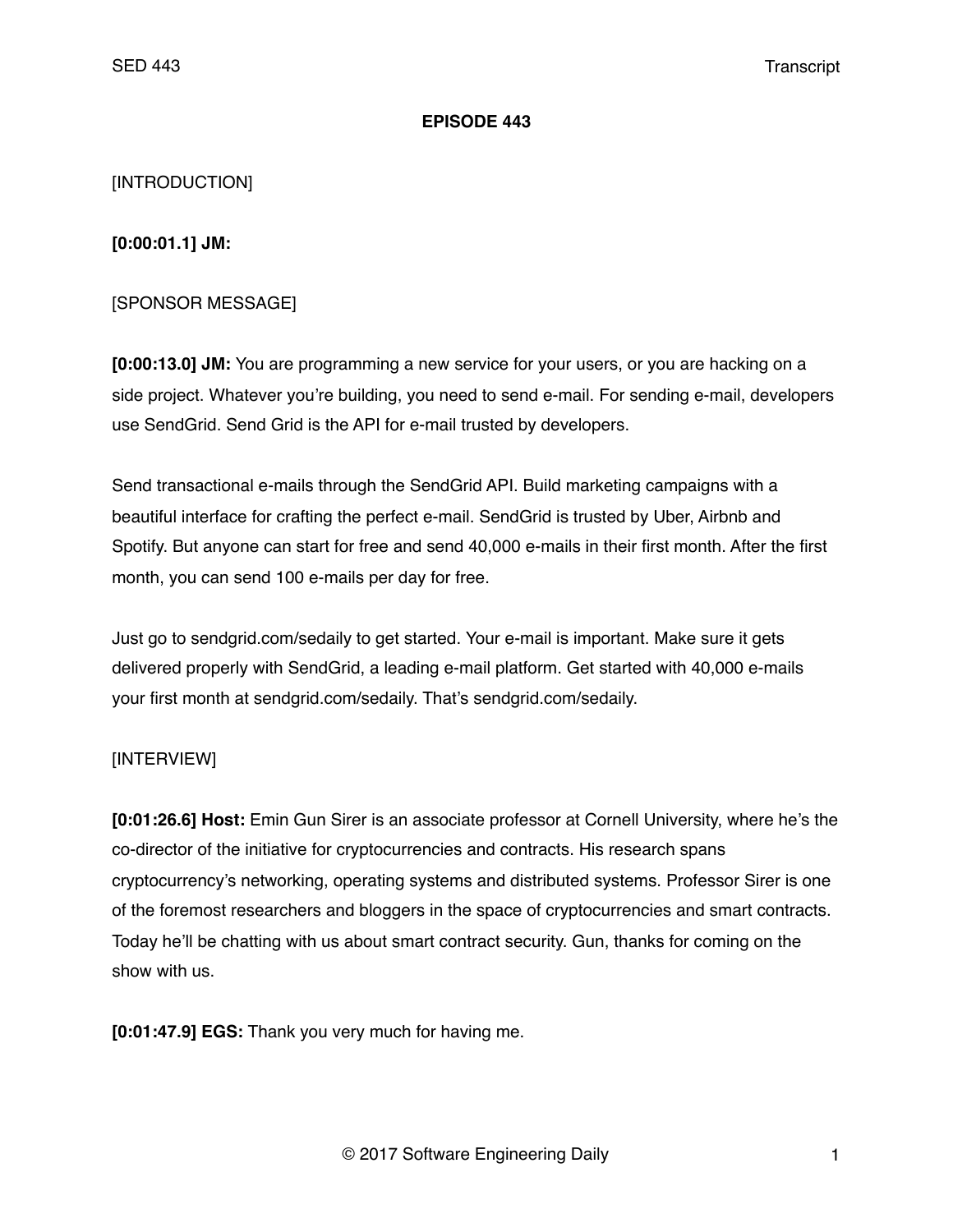**[0:01:50.1] Host:** Cool. Smart contract security, I want to start with the basics. Our listeners are going to be familiar with the cause of the blockchains, we'll assume they're also familiar with Bitcoin. Describe for me what exactly is a smart contract.

**[0:02:02.5] EGS:** A smart contract at its core is a program that can programmatically manage money flows or asset flows. Essentially, the way I think of this is for the longest time we had programs that manipulated most pixels on the screen. But you type into them and they take input from you, or they take input from files and they produce things that are either other files or perhaps an output for you to look at.

That was the dominant paradigm for computer programming for the first few decades of computing. Sure we always had actuators and so forth and sensors as well that was a smaller niche, especially the field of robotics has been taking off on that front. That's its own separate thing, but when it came to general purpose computing, literally the programs were limited to pixel manipulation and/or bit manipulation.

Now with the advent of blockchains coupled into these programs into smart contracts, you can actually have programs that programmatically direct assets, whether they're money or tokens or tokens that you will present real-world objects, whatever they might be, they can direct those resources according to a preset algorithm.

You and I and other people can agree what that's algorithm ought to be for all time. Then we carry through with the smart contract knowing in full confidence that the program can't only do those things that it has been programmed to do. That's an amazing, amazing ability. It seems like a smallish thing, but it's not, because the entire notion of counter-party risk or trustee risk has been taken out of the equation.

There is no fear that our agent who is acting on our behalf who we would normally have to tap into for directing money flows is going to misbehave, because our agent is a program. It cannot misbehave. It can only do that which it has been programmed to do.

This I think is an amazing new idea. If I look backwards at the history of mankind, if I look what we've done overall in terms of organization, social organization, there are only a few things that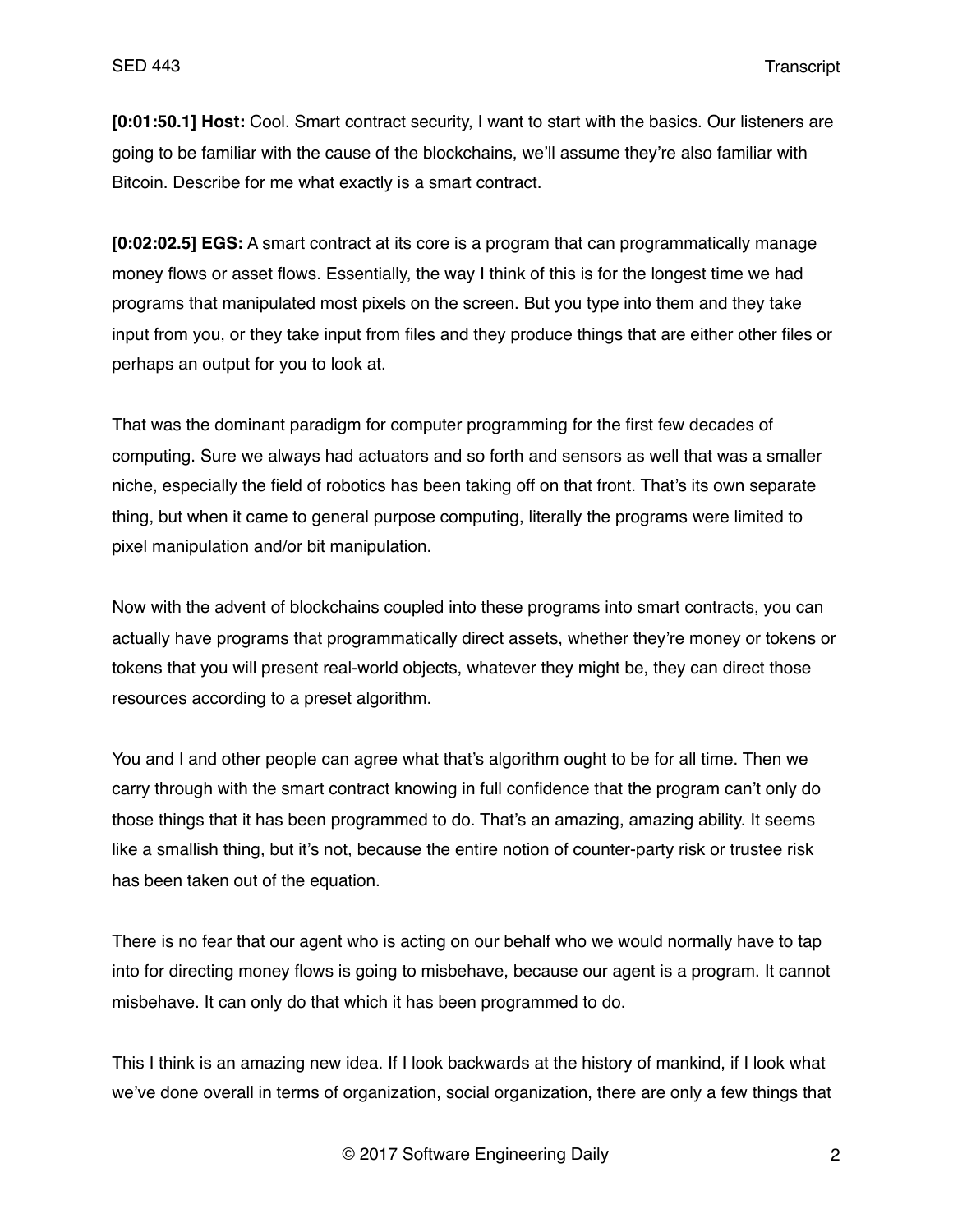stick out. Starting with savage, living out in the woods, hunter gathering society. Until now, if you think of other big events there, written laws, that's really enabled a new level of civilization.

Corporations that shield their participants from personal liability, that opened up another way of innovation. If I think about the gap between the east and the west, a lot of it is traceable not to actual technical things, but to social organizational advancements of this kind. Smart contracts I see as being one of these things that really open up and that new set of possibilities.

**[0:04:45.2] Host:** Right. To further motivate that, can you give me just some examples of maybe low-hanging fruit of things that smart contracts entering into the normal world of commerce, what could they immediately solve or make much simpler.

**[0:04:57.3] EGS:** Sure. There are many simple ones. The simplest one that if I were to look at my newsfeed, just about every two weeks or so, I hear of some musicians suing their agent, because they did not get their share of the royalties. This I think is one of the simplest uses of contract, where of the money coming in, some person needs to go in one direction and another person at least needs to go into another direction.

The middle man there ends up  $-$  if you trust him or her with your money flows, then they can misbehave. A smart contract can take out the unknown ability, the unknownness of that person. So that's the easiest one. But we get into much more exciting ones with insurance for example. If I think about an insurance company, it's really a peer-to-peer company, right?

I pay into the system. So do you. On occasion something bad happens to someone and someone predictable flashing and then the system are to pay out. The intermediaries in that system, they are not bringing the value. The value is coming in from the network of people. If you could actually create the same kind of network without the intermediaries, you could actually affect an enormous efficiency increase.

**[0:06:08.5] Host:** Excellent. We're all here a technical audience and we know that blockchains or public blockchains operate over peer-to-peer network. What exactly happens in this peer-topeer network when a smart contract gets executed? Describe for me what all the computers and the network actually do, what' s the consensus process, how does this happen?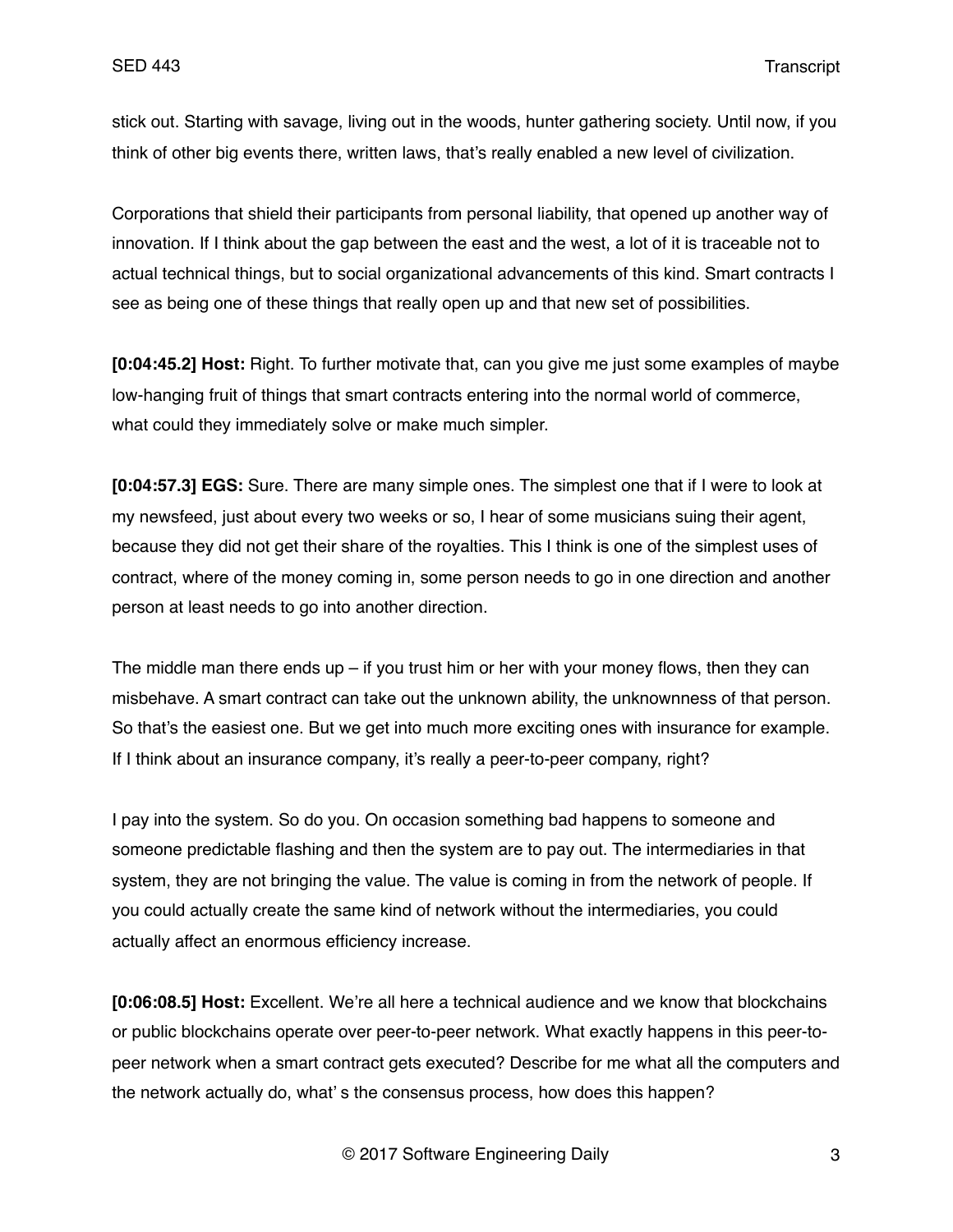**[0:06:25.3] EGS:** Sure. At its core, a smart contract platform, like Ethereum, Tezos and the other contenders in that space, they execute a unified giant state machine. That's a machine that takes steps in tandem. There are many, many replicas of it, and all the replicas take the same step at the same time step.

The way they operate is we all decide, all of the machines decide that on the next sequence of steps to take. So they decide for example, okay Professor Sirer is playing chess and he is moving his pawn from E2 TO E4 or something like that. Hasiba is writing, underwriting an insurance contract. He wants to put up, I don't know a \$100,000. And wants to ensure somebody in Florida against let's say. Let's suppose that you have some inside information on weather patterns they see.

These are the next few steps that the machines have to take. There is an initial consensus protocol. This is where a lot of the magic has to happen, where we all have to agree on the same sequence of actions that are to take place. Then we execute those sequence of actions according to their associated smart contract code.

As we do so, we update the state machine and the state machine goes to its next step, whatever it may be. It essentially says things like, "Okay, well Hasib having underwritten this contract matches with this particular farmer or whoever else," and Professor Sirer having done E2-E4 is facing the opponent's move.

**[0:08:03.7] Host:** To put it simply then, smart contract is just a series of state transitions that all of these replicated state machines inside of a smart contract platform are executing in the same work?

**[0:08:16.4] EGS:** Pretty much. Yeah, a smart contract is a definition of – Yes, it's a series of commands that you can execute and their associated effects. What are the acceptable moves you can make at any one time with regard to a particular arrangement?

So in the chess game, for example, I only have so many moves. The rules of chess are encoded in the smart contract. The insurance contract, you'll have a matching engine and so forth, and the conditions under which you match. Then the underlying platform decides on what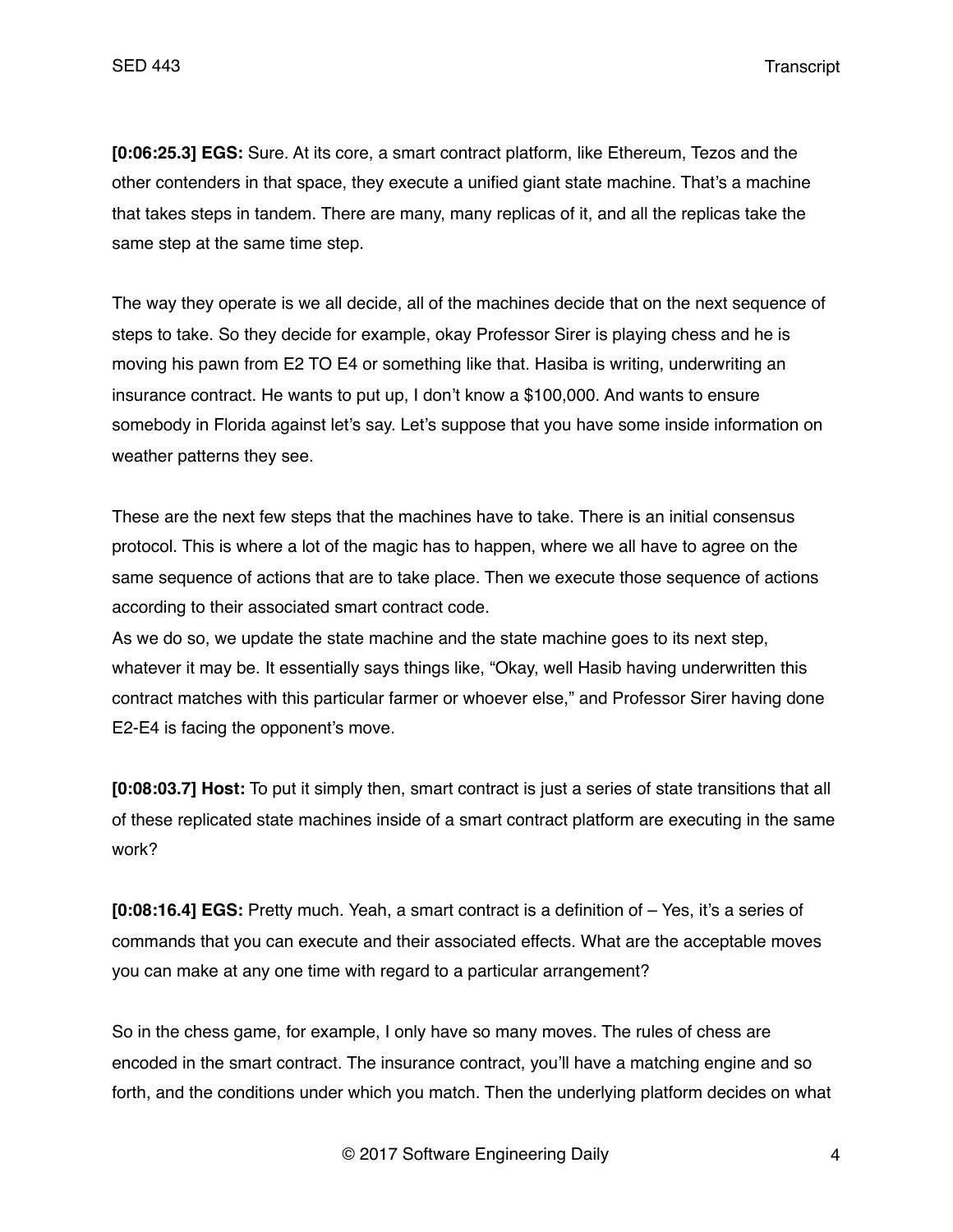the inputs are from the users, sequences them using this process of consensus, and then executes them.

**[0:08:59.5] Host:** Bitcoin, which most of our listeners would be familiar with. Bitcoin has very limited ability to perform some very basic contracts. Why is this? What is it about Bitcoin that has that property?

**[0:09:10.5] EGS:** Bitcoin just by its philosophy aims not to be everything to everyone. It aims to just do one thing, which is value transfer. In fact, the developers in charge, the main developer group at the moment is trying to take it away from a payments network and to make it store a value network. In some sense, Bitcoin has had its wings clipped.

It has a scripting agent that used to allow people to do all sorts of exciting things and writes different kinds of code at each transaction. But it doesn't have those features enabled at the moment. What Bitcoin is good for is money transfers and value transfers.

Ethereum has a scripting language that was designed from the get-go to operate, to facilitate smart contracts. The scripting language and Ethereum is too incomplete. You can express many more complicated things with it. It's also true that you could do similar things with Bitcoin using a whole lot of complicated contracts, but they become very cumbersome.

There are efforts to try to port smart contracts onto Bitcoin, so it's unfair to say Bitcoin doesn't support smart contracts. It could. But in the same sense that my car could be made to float if I were worked really hard at it. It's just not designed for it. From the get-go, it's designed for a different function.

**[0:10:33.2] Host:** I think we can all see the enormous promise and the abilities that smart contracts would give us, if we don't otherwise have. That said, smart contracts bring a whole host of security problems that are fundamentally different than most other security models. Describe for us what makes smart contracts security so different from other kinds of traditional internet security.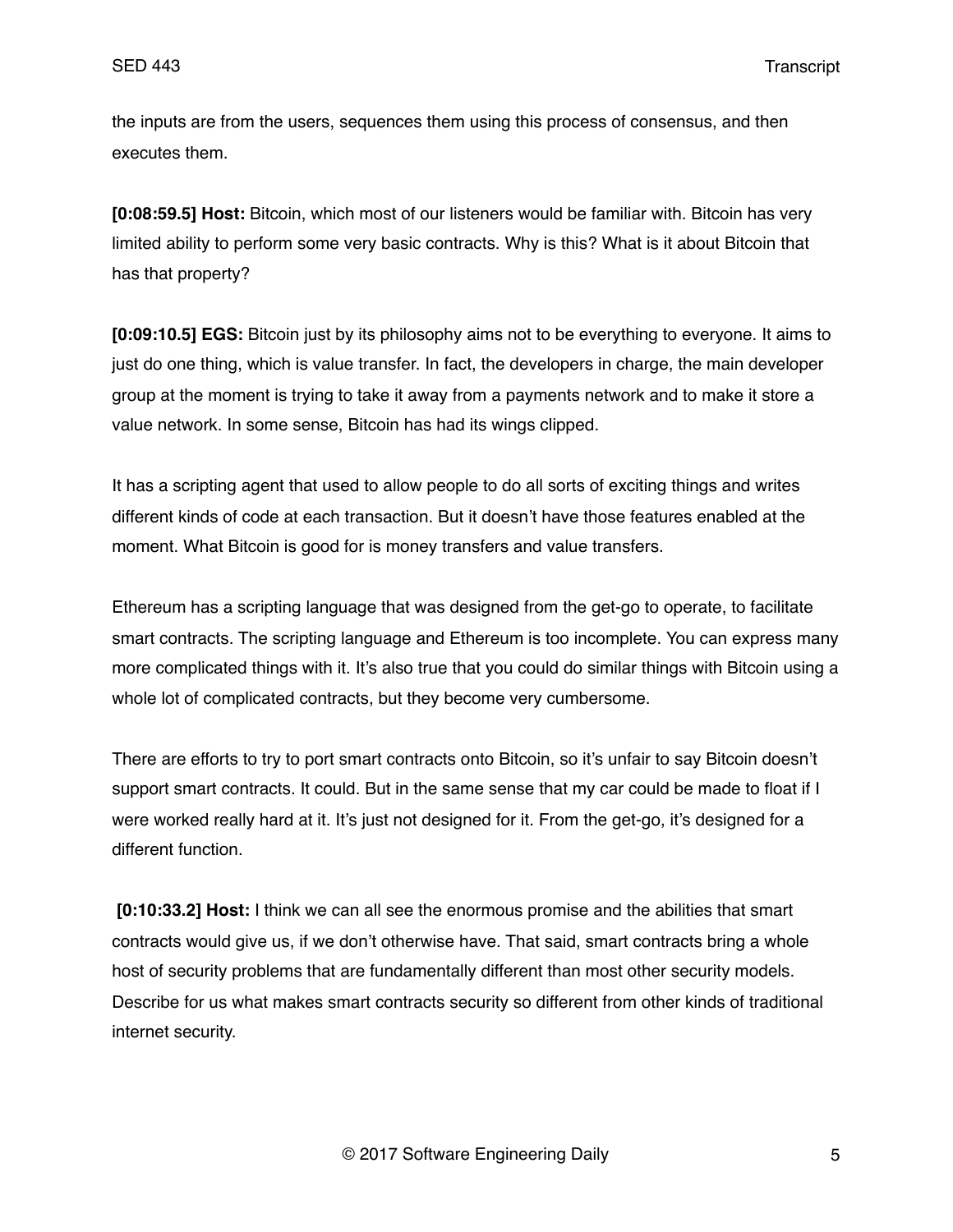**[0:10:54.7] EGS:** Yeah, that's a great question. We all know all of the illustrious ways in which smart contract went south. There are so many that I think I was looking through a list just two nights ago. I can't even remember all the different things and the amount of money that has been lost easily in the hundreds of millions of range.

Let's see. What makes it so difficult? A couple of things; one, it's a new domain. So with a different language that people are using at the moment. That language is untested, untried, it's a little corky. So the programming language that people use to use smart contracts is one issue. The second issue is that the way these contracts are written has typically been that you issue the contract once and you don't get to change it again.

People need that certainty from you. What that also means that any bugs you have are typically encased in stone. It's very difficult to undo any mistakes you make. Unless you have thought about mechanisms ahead of time to compensate for unintended things that are happening in real-time.

It's like a moon shot. You build your smart contract up. You start trying to send it to the moon, and then it's hands off. You don't get to – unlike regular software, you don't get to go up there and wrench it around when it's not to function as expected. If Facebook has a glitch, you can be assured that there is a team of 25 people behind it trying to fix it in real-time, and they just deploy the patch without even most people realizing that there was even a glitch. You can't do that with a smart contract. Once launched, it is what it is. The only acceptable things you can do to it are those things that you would forethought place into the contract in the first place.

**[0:12:40.8] Host:** Got you. There had been some new kinds of security best practices that have been advocated for smart contracts, things like upgradable contracts, short-circuiting, throttling. Can you describe what these things are and what role they play in smart contract security?

**[0:12:55.0] EGS:** Let's see. So quite a few things have been suggested. A lot of these stem from essentially how do you detect when things are going in a direction that you don't think ought to be going, and what do you do in response? That's a large space.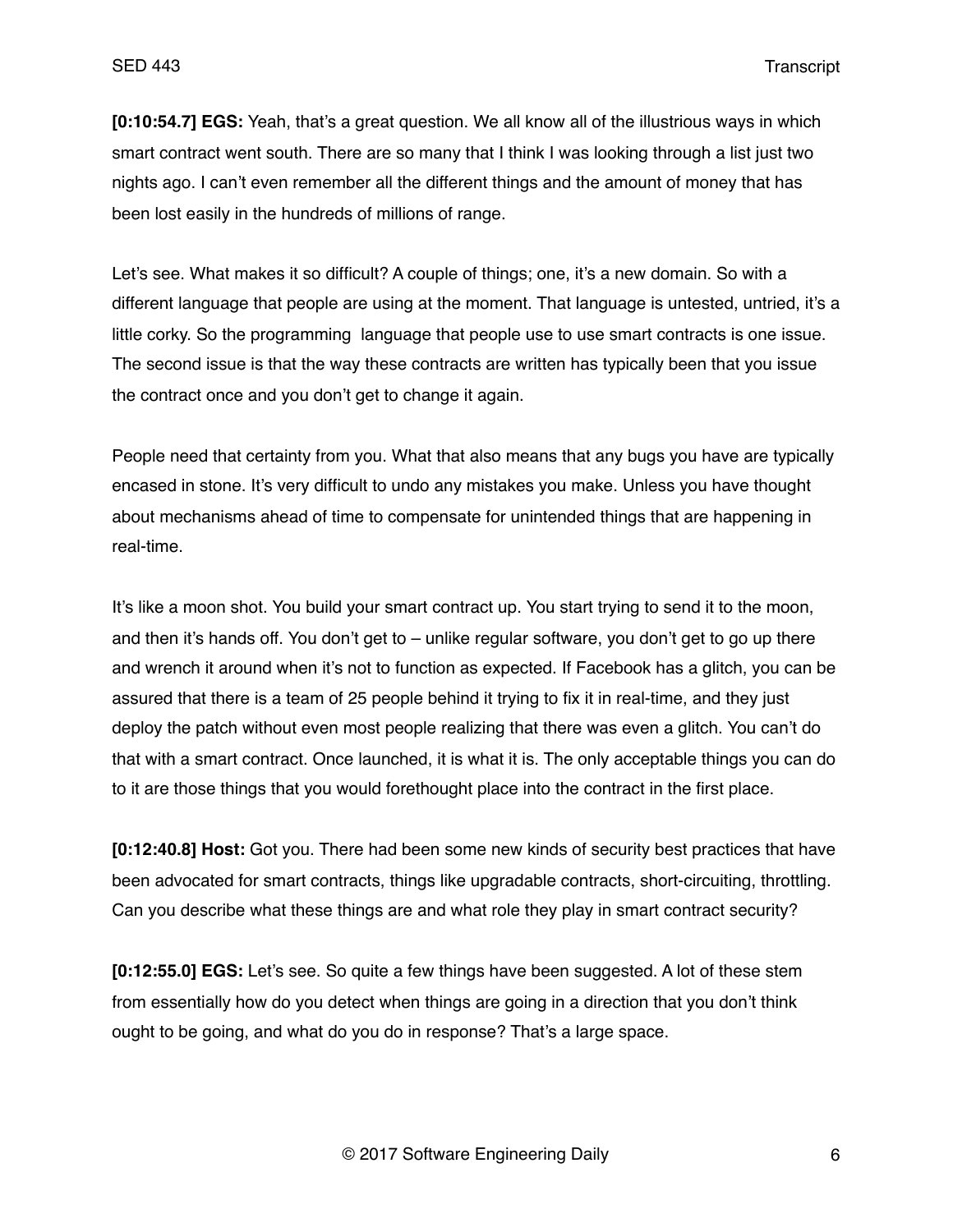I think the best example for this was the DAO hack, which really gave birth to all of these responses. I'm sure your audience knows the DAO hack all too well, so I'm not going to go into the details. I do remember the morning of the hack, and I remember waking up and my Skype was going insane, the phone was buzzing like crazy.

There was a hacker issuing these transactions that were draining the DAO and there was nothing we could do about it. You could tell that something weird was happening though. The balance was dropping and yet, you know either the thing wasn't really ready to make any – to handle any proposals at the time when it shouldn't be dropping. The balance should've been staying the same and somehow it's just going down, and everyone felt powerless.

What do you do? There are a couple of things that people have suggested. Off the top of my head, people have suggested things like what we call multi-timed contracts. That is you don't just have one contract, you crate multiple contracts and you run them in parallel. Money only comes out when three different versions all say the same thing.

This is a good way to inoculate yourself against bugs in the implementation, and the whole peer is if you have three independent implementations, they would not all fail in the same way. If you can uphold that, then you will detect when one of them is being exploited, and when that exploit is happening you can say, "Hey, there is something funny going on with this particular implementation, but the luckily the other two are keeping it in check."

This is not very different from the way we do high reliability systems, in spacecraft talking about going to moon, people will remember that the space shuttle had these five computers, right? They work as a series of vaulting computers. Every single action was replicated in all of them and they would only do something if all of them agreed – well, if a majority agreed rather. So they would be able to tolerate some number of faults.

It's the same idea except with code. You write multiple implementations and you try to essentially guard them against each other. It's a good idea. Except that, of course it might triple your costs of development and also you might not get the independence that you seek. If it's the same group of people writing the code, then the code will likely fail in the same fashion across all three of them. So that's one problem.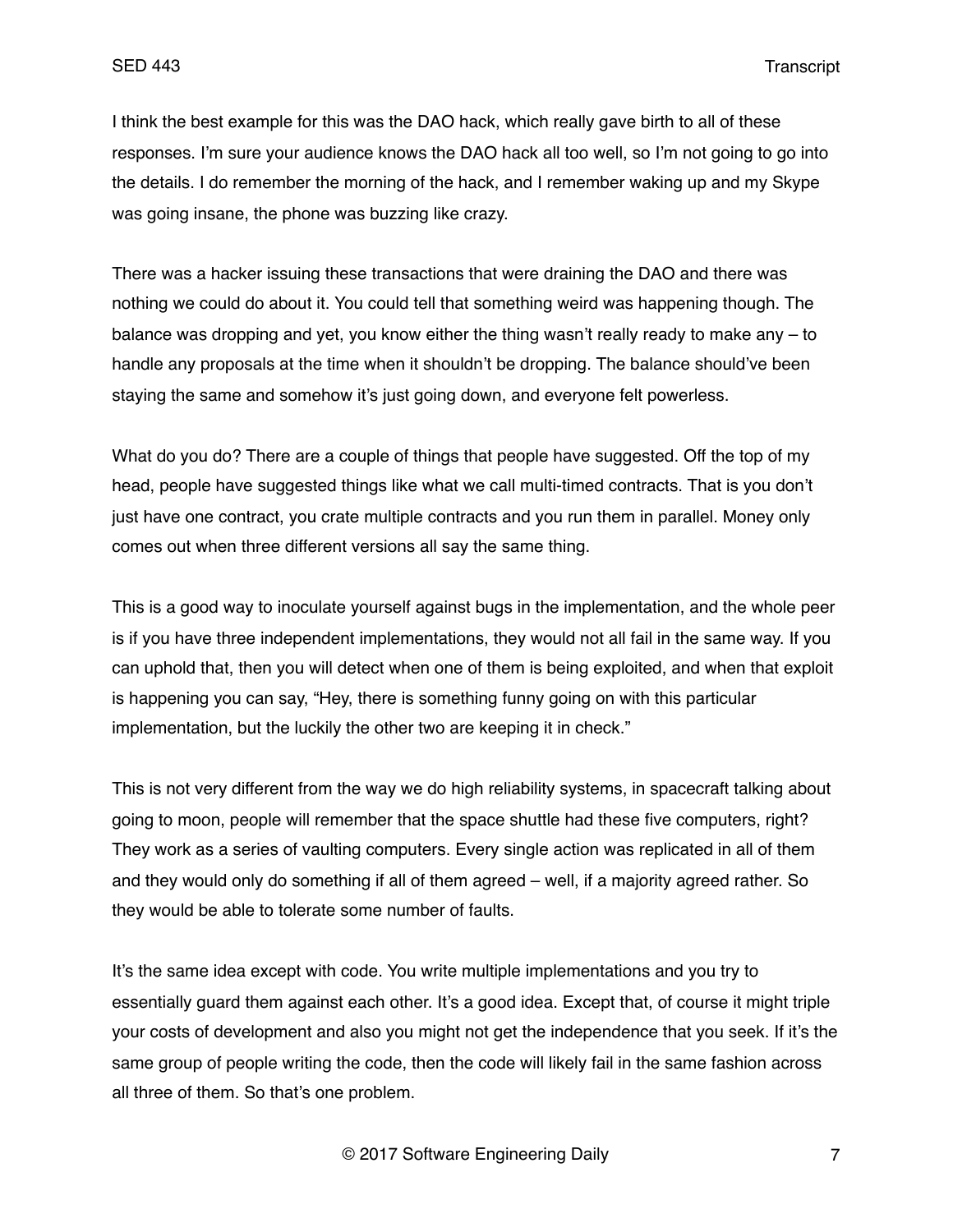Let's see, another idea that has been floated is escape hatches. Escape hatches are a good idea for essentially – the core comes up in an escape hatch is this, when you detect that something is happening that should not be happening, then you bring your contract down into a more reptilian mode where it can't do anything fancy and it just shuts down in essence.

Gets into some situation where only certain activities say the owner kicking it back, for example, to function again. It can bring it back. That's a good way to ensure that, for example, if we had the DAO again, it would most certainly have an escape hatch that says, "If two-thirds of the people think something bad is going on, it should stop." This was one of the things we suggested in the aftermath of the DAO.

That's a crowd source escape hatch, where if the crowd says something bad is happening, the contract stops functioning. We were the first ones to propagate that idea. I think it's a good one. Let's see. But there are other escape hatches possible. The trigger function in the escape hatch is going to be crucial. You don't want a trigger that can be triggered by anyone and everyone, because then the certainty of operation of the contract goes away.

You can have other escape hatches too. You can have throttling. For throttling, it's slightly different. You can have triggers of the kind, if the contract balance goes down by this much over that amount of time. Or if the correspondents, if the desire to correspondents is between token is outstanding and balance is lost. These are the kinds of invariance that typically will trigger an escape hatch. Then jump into a more restricted operation where people can't withdraw anymore, and hopefully the owner can figure out what's going wrong and kick it back into the action.

Then of course, there is throttling and throttling is the idea of the payouts being delayed and limited. So that someone can't come in and empty out everything you've got and walk away with it. If that is somehow managed overtime, then you have an opportunity to monitor what's going on and perhaps intercept or freeze the throttle funds.

# [SPONSOR MESSAGE]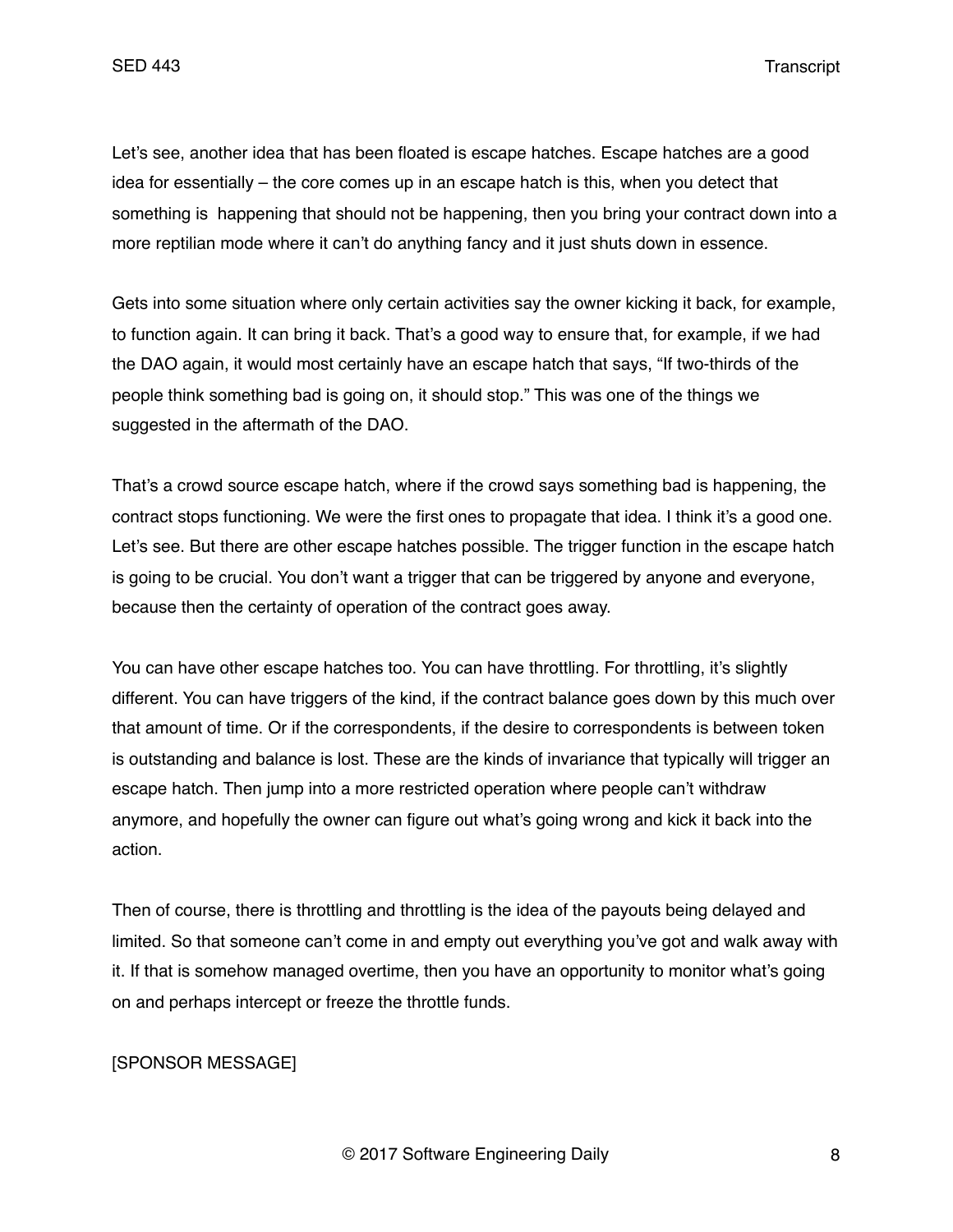**[0:18:05.2] JM:** Every second your cloud servers are running, they are costing you money. Stop paying for idle cloud instances and VMs. Control the cost of your cloud with ParkMyCloud. ParkMyCloud automatically turns off cloud resources when you don't need them. Whether you're on AWS, Azure or Google Cloud, it's easy to start saving money with ParkMyCloud.

You sign up for ParkMyCloud, you connect to your cloud provider and ParkMyCloud gives you a dashboard of all your resources, including their costs. From the dashboard, you can automatically schedule when your different cloud instances get turned on or off saving you 65% or more.

Additionally, you can manage databases, auto-scaling groups and you could setup logical groups of servers to turn off during nights and weekends when you don't need them, and you could see how much money you're saving.

Go to parkmycloud.com/sedaily to get \$100 in free credit for ParkMyCloud for SE Daily listeners. ParkMyCloud is used by corporations like McDonald's, Capital One and Fox, and it saves customers' tens of thousands of dollars every month.

Go to parkmycloud.com/sedaily and cut the cost of your cloud today. That's parkmycloud.com/ se daily.

### [INTERVIEW CONTINUED]

**[0:19:38.6] Host:** Now big area of traditional security is protecting private or sensitive data. Normally, if you're not in a blockchain, you would just encrypt this data, store some security database with specialized access patterns and now you described earlier the idea of a blockchain insurance company. Let's say that you were to have such a company on the blockchain, most likely you would have some sensitive or private data that you wouldn't want everyone to have. Of course, given that in a blockchain everybody has access to the blockchain or the database. How on a blockchain would you mitigate information or privacy leakage?

**[0:20:12.5] EGS:** Okay. That's a very big question and a very difficult one. If we're going to be honest about the limitations of this technology, this is one of its Achilles' heels. That is privacy is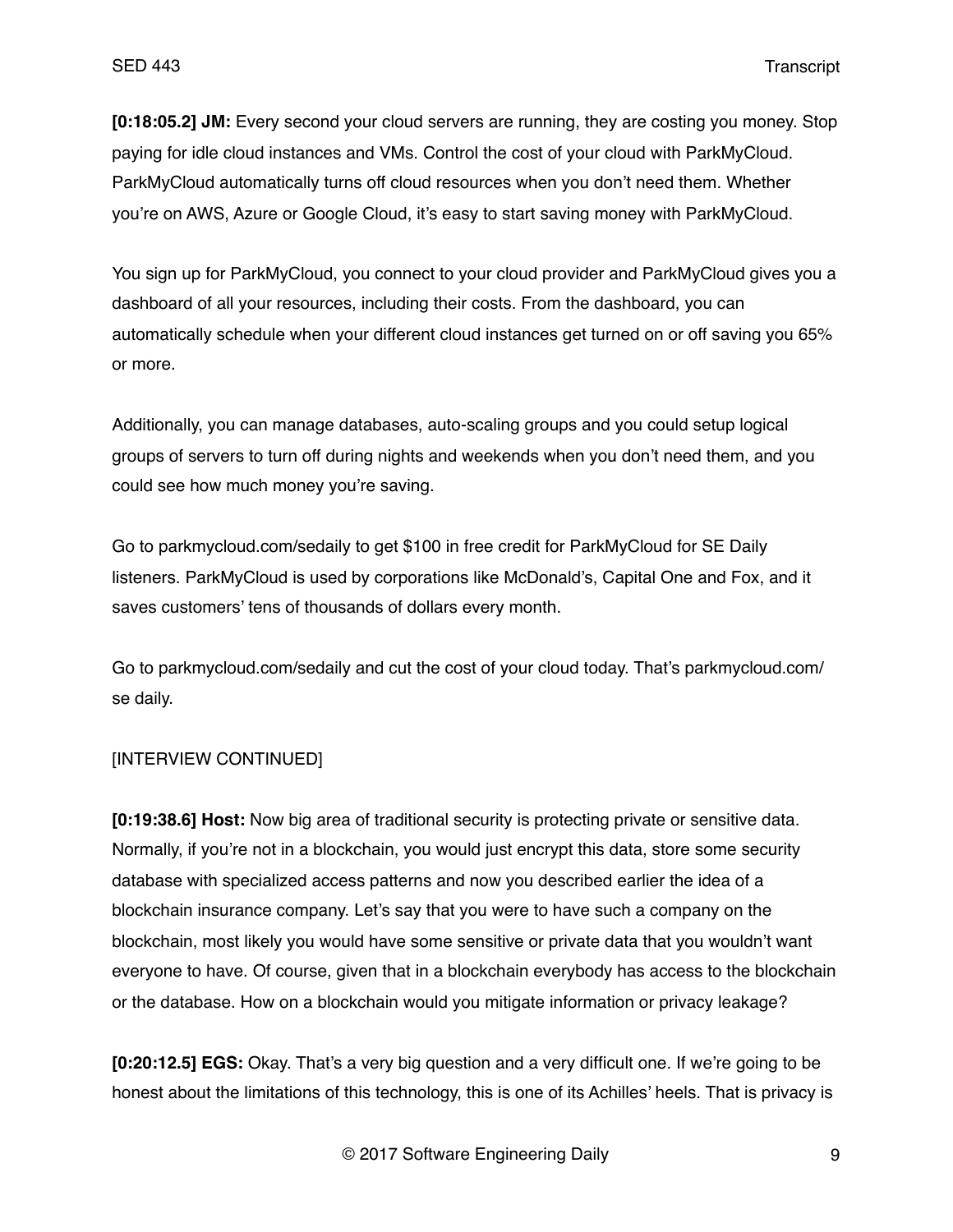very hard to get on a blockchain. There are various different techniques for hiding certain aspects of the data you might want to hide.

Let's try to do this somewhat systematically. Let's see. If we're going to store something on the blockchain, the easiest way to make it not visible to other people is to encrypt it; that's trivial. But now, what you've done is you're using the blockchain as just data storage, highly replicated data storage. The problem that you had with privacy suddenly turned into a problem of key management. Now who gets to have that decryption key? Under what circumstances? How do you pass it from one person to another? Those all become difficult.

Since they now became – the key became an exogenous thing. It's outside the system. It's outside the blockchain. Its management is harder to control and rules about its management are not necessarily encoded on the blockchain, unless you do a - you go to great lengths and involve some smarts.

There is that issue. The other thing one can do is store private data off chain in some other system, accompanying system. One of the core ideas here came from say Filecoin and other peer-to-peer storage systems like this.

This takes the storage pressure off the blockchain. It still leaves behind the entire key management problem. There is of course the metadatation. That is, so you and I can perhaps hide what we're doing and perhaps you and I have shared some secret keys and everything we leave on the blockchain is an encrypted blob form, so if anybody looks at it they can't make sense of what's going on. But they're still metadata.

The fact that we're interacting is on the blockchain itself. If we want to hide that then what techniques do we use? That's an open research question. There are some dumb techniques, like we put up junk when we don't have anything to say to each other. But there are some smarter techniques for hiding metadata.

There's big continuum of different kinds of techniques one can use. One of the most exciting things of course is zero knowledge proofs, where someone proves something to another person without revealing any information.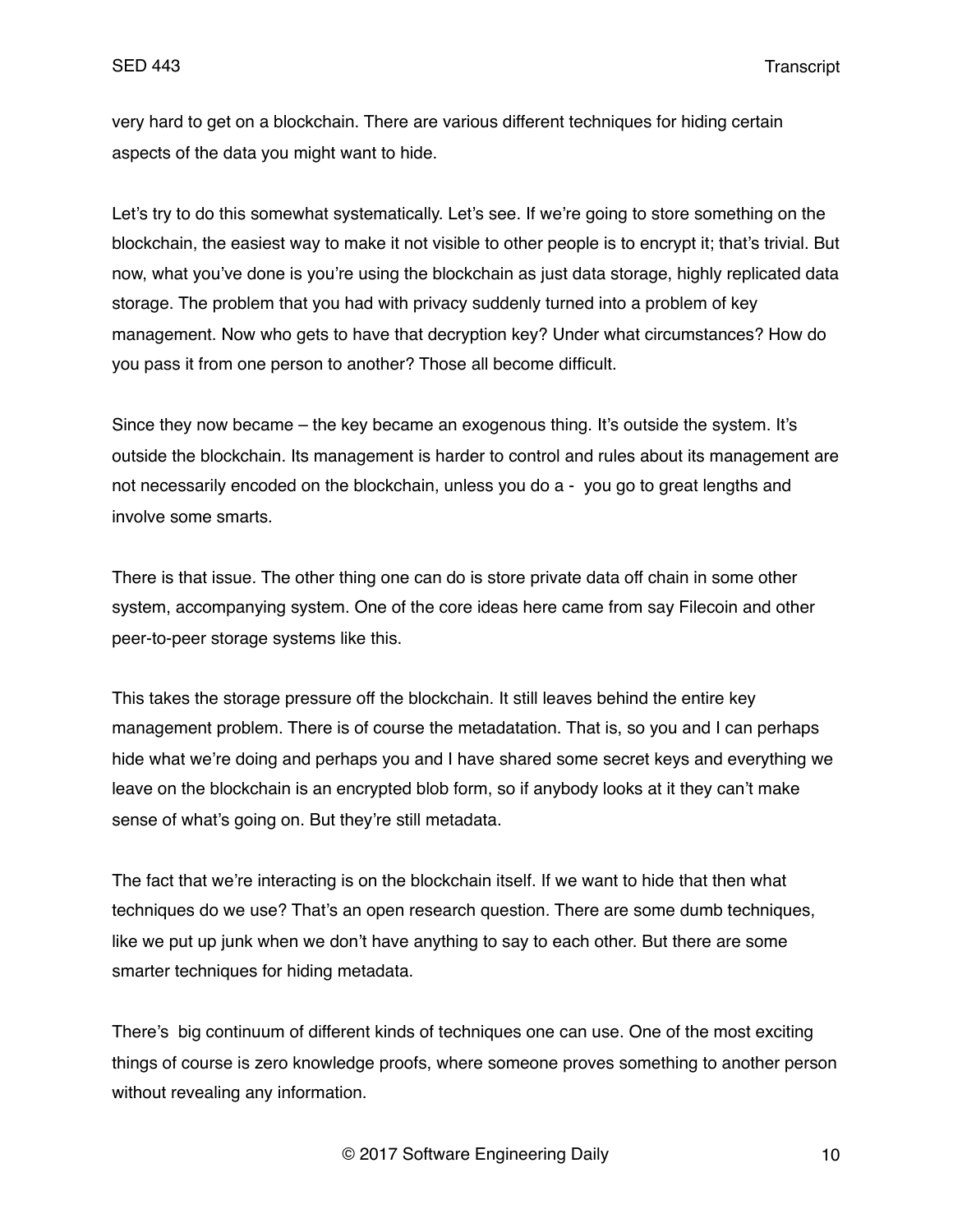Anyhow, so there are some exciting weapons in our arsenal, crypto-weapons or cryptotechniques in our arsenal for dealing with this. But there is no easy solution. When it comes to private data and blockchains, I think the two are very hard to merge. What I suspect will happen is that there will be new architectures that will emerge.

A layer in private data will have much stronger guarantees than what we have with both public and permission blockchains right now. At the moment, we just have two kinds of blockchains. As everybody knows, we have the public kind and Bitcoins, the Ethereums, etc. We have the permission blockchains where you, me and everybody in a particular industry come together and we designate some number of people as our record holders and we trust them and we trust those people to keep our data private. Maybe that's okay, but architecturally I think these two options are not the only two options and there are other ones that are about to emerge.

**[0:23:43.1] Host:** Can you go into more detail?

**[0:23:44.8] EGS:** Sure. I can tell you a little bit about some of the work we've been doing at Cornell. As I mentioned, I see two big families, the public blockchains which are wonderful. They do a lot of things for us, but everything is out in the open. The permission blockchains where once again, we have a number of people and a designated set of record holders.

I don't know that that structure, that architecture makes sense in a lot of industries. It's definitely true that you don't want to have a single record holder. We don't want to just say, "Google should hold the world's records on healthcare." That's a terrible thing to do for a whole lot of reasons.

That's bad. But the immediate reaction, the dumb thing to say to this is, "Okay, well just smear it across in different people." It's going to require a threshold T of them to make any state transition. I take my data and I store a copy at I don't know, Deloitte Touche, some other accounting firm, yet another accounting firm, etc., and five of them or 50 of them, whatever the number might be.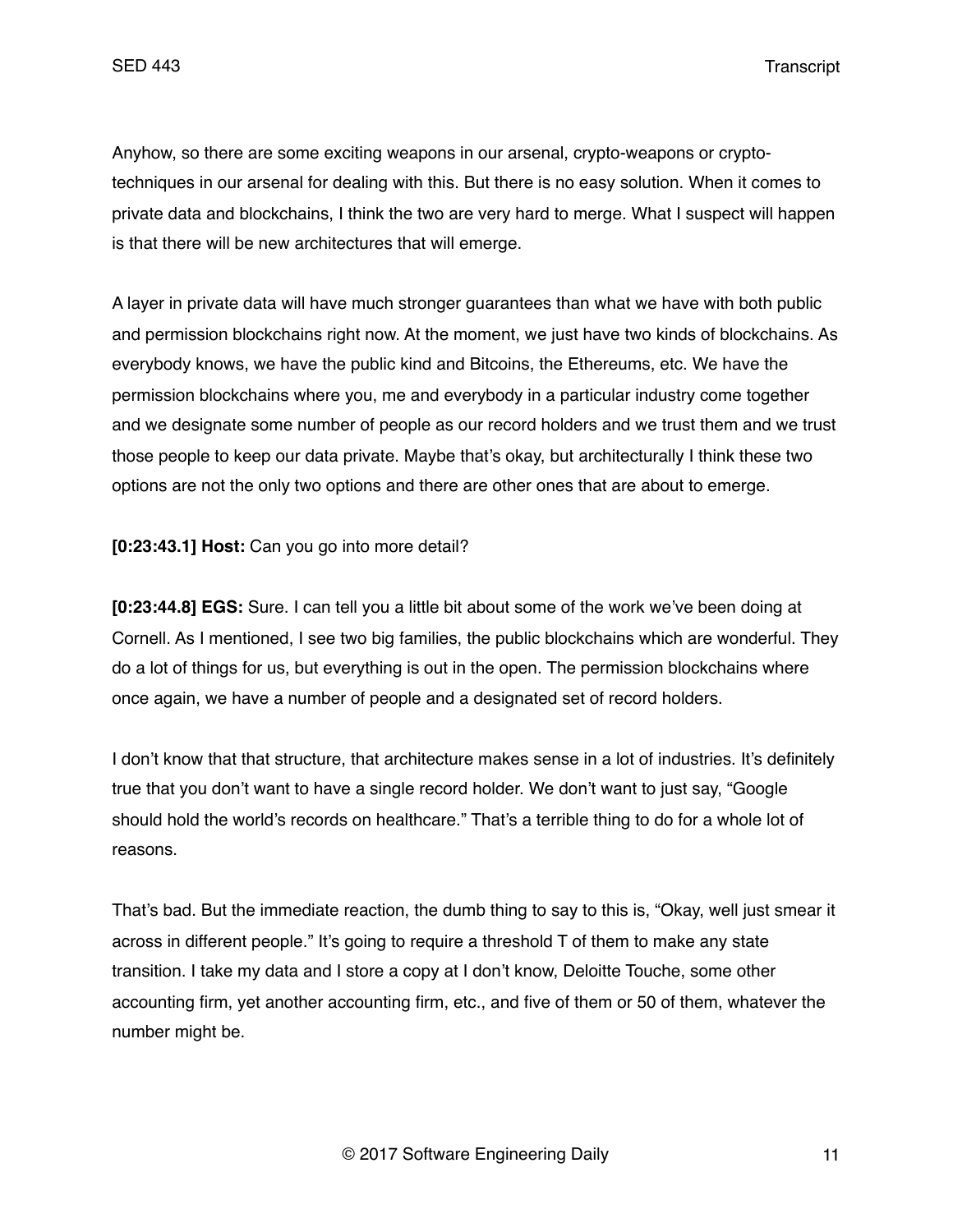Then when it comes time to interact with this ensemble, I should interact with at least the majority, maybe a two-thirds majority of them, so that I can reconstitute the data. That's the standard technique. At least we have known how to do in distributed systems since the late 80s, so that 30-year-old technology. We understand as well.

From a business perspective, what have you done? Well you still have a monopoly class. You created, you took away, you were trying to avoid the monopoly while you created an oligopoly. That ensemble, you still have to pay. They're not going to do this record keeping out of the kindness of their hearts. It's a lot of compliance work, a lot of legal liability. You'll have to pay all of them.

Now you're exposing to them your metadata as well. They know a lot about you, your frequency of interaction, who you interact with and so forth. In a post-Snowden world, it's actually quite dangerous. These guys are going to be infiltrated the most and first. If one of them is infiltrated, the data gets out and suddenly your crucial business data is in the hands of people that aren't involved.

In fact, you and I when we are going into business, I think it's anathema to go and find another group of people and then trust them with our business relationship. I think that would not be my first reaction. If I'm going into business with you, I assume you're in good faith, you assume I'm in good faith, we just need some technology to help us keep the faith, if you will.

We don't necessarily need to go out and find some other people and go through those mediators for all of our interactions. At Cornell, we're working on some new technology for exactly this. The question here is can you have a blockchain of one? Can you have a blockchain where only node comes up and says, "Hey, I would like to hold your data for you, and I will do so with all the same guarantees, all the same immutability, integrity, audit ability guarantees as what you're accustomed to from both public blockchains and from mission blockchains." That is without recourse to a third party.

**[0:27:05.0] Host:** Yeah, that sounds like a very fascinating work. How would you deal with the – You might be able to use cryptography to ascertain that this person is actually – or this node is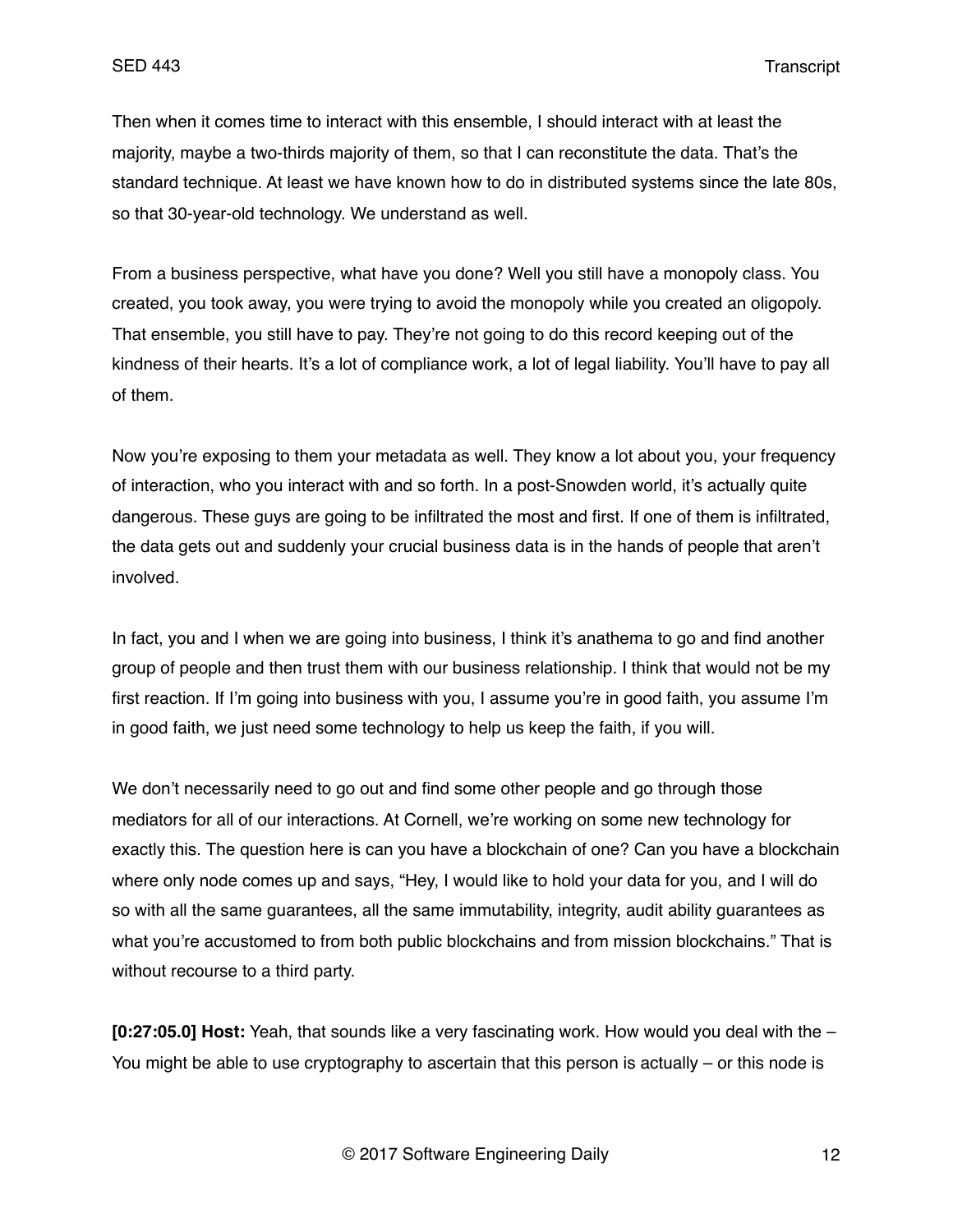actually storing your data. How would you prevent for that data from getting destroyed or going offline or just disappearing?

**[0:27:18.9] EGS:** You would make a lot of copies. What you also have to do in the process is as you make these copies, you have to make sure that the associated security policies with that data are always enforced. Yeah, so that's an interesting direction. I'm trying not to give away the techniques too much.

**[0:27:39.6] Host:** Okay, sure. We'll veer away from that so as not revealing your hand. One thing that's true, I think both in public and private blockchains is one limitation of smart contracts generally is that it's impossible to pull any data that's not on a blockchain, unless someone puts it on a blockchain.

Blockchains can make API calls. Deciding on who reports on outside data and whether to trust what they're reporting is true is a hard problem. What are the kind of solutions people have come up with for reporting off-chain data?

**[0:28:11.0] EGS:** This is the oracle problem. If I can step back a minute, so let's try to identify what's going on, so the listeners can put things in context. What EVM gives us, what the smart contract platforms give us at the moment is comparable to processors. It's like someone invented a replicated trustworthy processor.

That's wonderful. It's as significant as somebody inventing the microprocessor in the 70s or something of that kind. But what has not yet been invented is the runtime for the programs that execute on that processor. When I execute programs on top of a blockchain, I will want to necessarily interact with the rest of the world.

This typically means doing IO. I will want to import facts about the world. On occasion, I might want to make calls out to other services outside. There are efforts underway to make all of these things happen. The technique for importing facts into the smart contract platform is known a oracles. The question is can we build trustworthy oracles that can take facts from the outside, the external world in some way or another, and import them into a blockchain?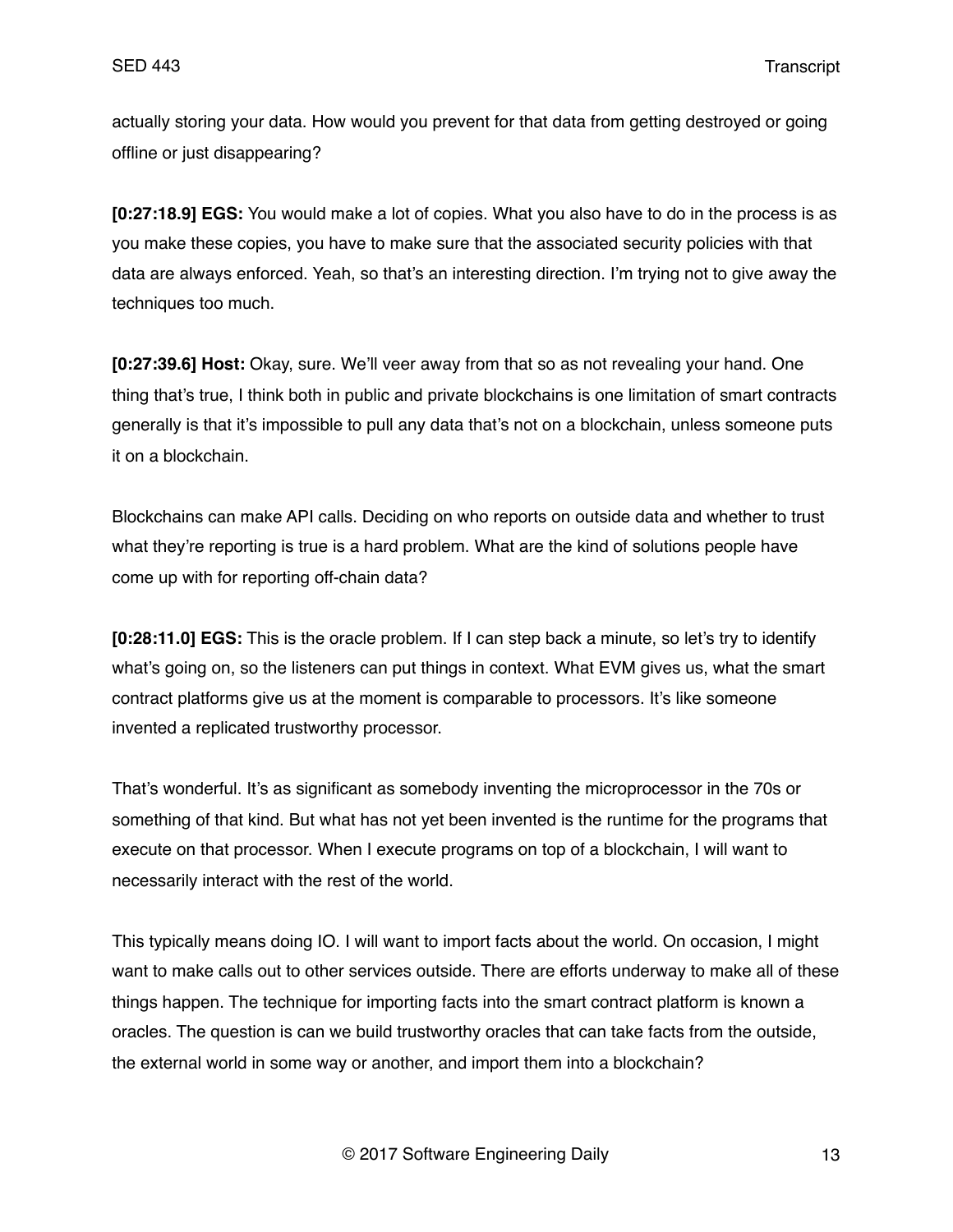There has been quite a lot of work in this area. AT IC3, my colleague Ari Juels has built a system called Town Crier. The goal of Town Crier is to use secure hardware to act as a trusted intermediary that goes out and fetches data from trusted sources and gives you a certificate that says, "Well, according to Yahoo Finance, the price of GM is such and such."

Let's see. That's one way of importing facts into the system. There is another technique called shelling systems, where a master student working with me built an early prototype of this. We were unable to actually deploy it. We got shutdown by Cornell's lawyers. But essentially, what you do is you post a question to the crowd and you find out from the crowd what they think.

For example, what was the weather like in Ithaca, New York on this fine day in October? They will all say, "Oh, it's cloudy and warm." Then you give them a slight, small reward. As long as they know that everybody else is going to be honest, it makes sense for them to all be honest.

There are some interesting theoretic games to be played in with shelling systems. But they are a wonderful and very exciting technique for importing facts from the crowd, for holding the crowd, if you will.

The final technique of course, is to try to keep the data that you need in the system in the first place. As this entire industry matures, we're going to find that much of what we need is already there. For example, many, many contracts need an exchange rate for some token. They would like to take action based on the exchange rate.

If we have decentralized exchanges, well then you can just consult a sister contract that's also sitting on the same blockchain as you and get a reliable answer from that source. We're slowly seeing the deployment of decentralized exchanges, and so we're taking steps towards this. There are many other techniques as I mentioned for important facts from the outside world.

**[0:31:32.6] Host:** Right. One other difficulty that a lot of people have when writing smart contracts is that everything that happens in a smart contract must be deterministic, which is somewhat different than a normal computer. We talked about IO as API calls, but another thing is just getting a good source of randomness is actually quite tricky on a blockchain. It's not obvious, exactly how you do that.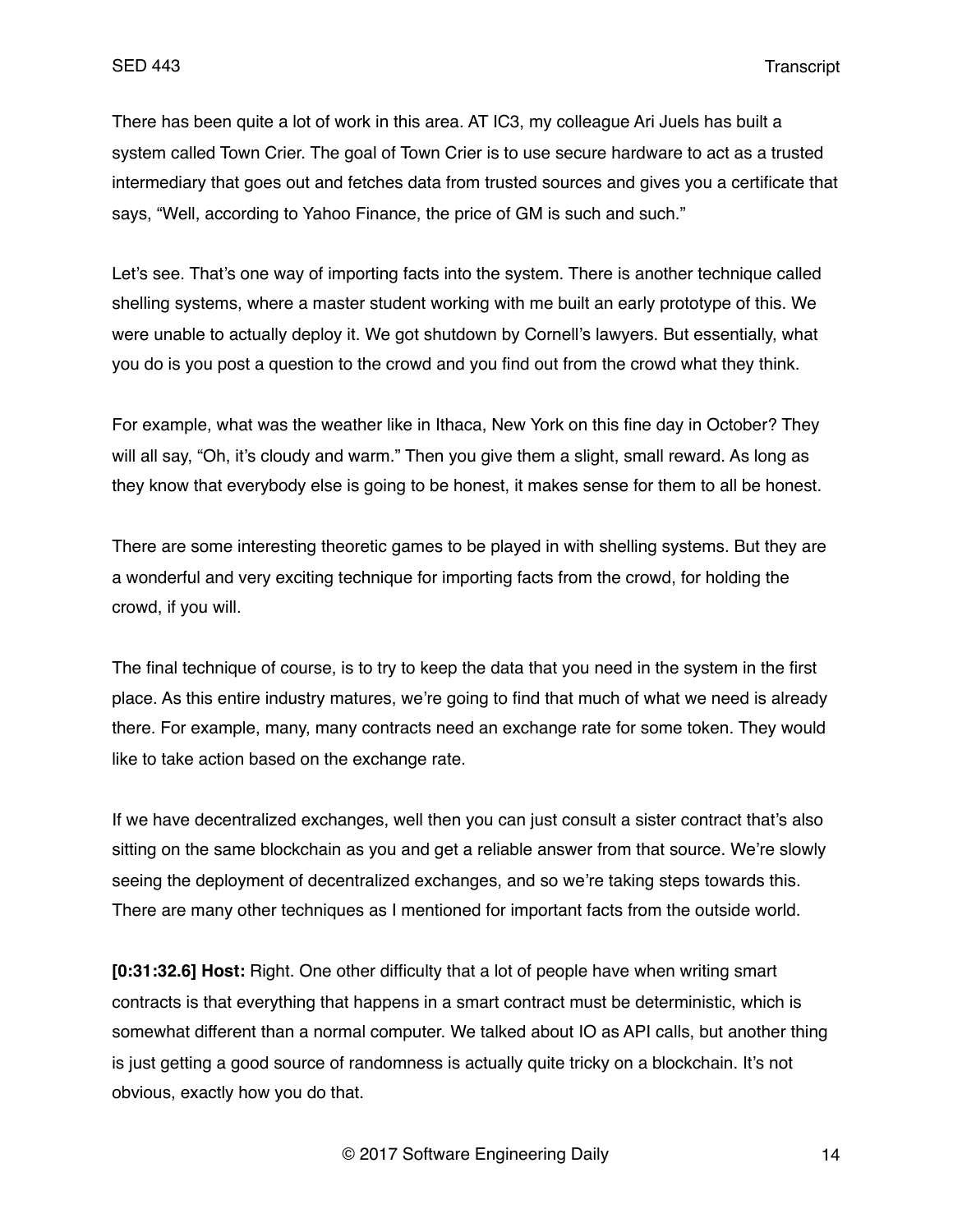Can you go into a little bit detail, which might not be obvious for listeners? Why is it that every operation that occurs on a blockchain must be deterministic and what people have done to try to get randomness onto blockchains?

**[0:32:05.9] EGS:** Let me try to explain why it's essential. When you have all these replicated computers, it's essential that all of them agree on exactly what's happened. If your machine decides that the state of a contract is Professor Sirer did E2-E4, like he advanced his pawn. Meanwhile, I somehow trick another machine into thinking that I moved with my bishop, then I could possibly explore every single possibility of moves and then try to pick the winning game at the end of the day.

We cannot allow the state machines to diverge. If they diverge, we have what is known as a fork in the system and it has terrible consequences in that the financial history of the world disagrees. Now half your nodes believe that there was a move this way, or somebody owns \$1 and half the other nodes believe that somebody also owns the same dollar. That is something you can't have.

The difficulty comes from trying to avoid this. The entire state machine has to be deterministic. You can't for example say at this junction in time, at this instruction, "Pick a random number." If you did that, then your machine would pick le's say 17, and that's your number. My machine would pick 35, and suddenly different things would happen.

For example, a lottery would pay out to a person with the lucky number 17 in your case and 35 in my case. Those are two separate people. If the guy number 17 tries to pay someone, does he have the coins? Well not according to my node he doesn't. You can't just ask for a random number by saying come up with a random number. You have to in some globally coordinated fashion come up with that random number.

Protocols for doing so securely are incredibly hard to get right. How do we come up with a random number? Well, we don't even know which nodes are part of the theory network at any one time. It's a dynamic set. It changes all the time as people drop off the network, as they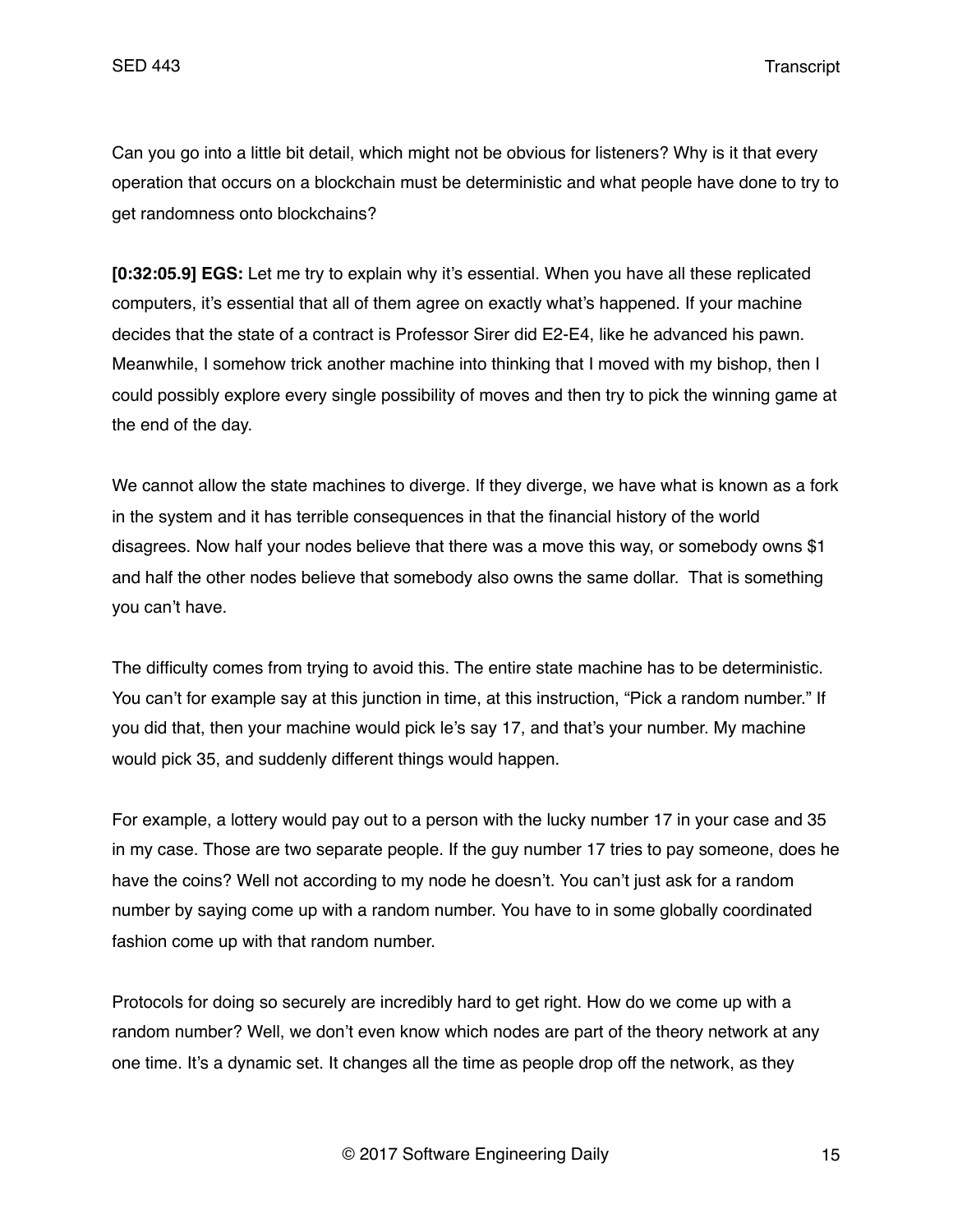come into the network. You can't really ask everybody, so you have to somehow get that random number from some source.

The simplest thing that people have done in this space is they consult an oracle, a random number oracle. You go out off of the blockchain and someone says, "Hey, the random number is 37." There are other tricks that people have used in certain context. So if you and I want to cooperatively discover a random number, what they do is you first pick a random number in your mind. You don't tell me. I pick one too, and then you take the hash of that random number, you publish that.

I publish the hash of my random number and then we reveal. This is a commit and reveal scheme. Now we have revealed the two random numbers we had in our minds, and once I have committed the hash, I can't reveal anything other than the random number I had in my mind, because then it won't match its hash.

This is an okay scheme, except it suffers from the lightness problem. If you and I were wagering a bet. Let's say you and I will – we bet \$10,000 each and you would bet even, I bet odd, and then you commit to a number, I commit to a number, we're going to X all those numbers. Well, if I see, so suppose you commit and reveal your number, and I look at this and I'm not seeing your number, I now know the outcome.

If the outcome is not in my favor, then I could actually be a jerk and not reveal my number. There I sit. In this particular example, you could maybe arrange the bet so that if I don't reveal it – this is a two-party example – if I don't reveal it, you punish me. That's okay.

There are many other instances where it's actually quite difficult to compensate for this immense power of the last revelation. If you are doing a state lottery for example and some number of people are supposed to reveal their numbers. Well, the last person to reveal his number, it knows a lot more than the others.

These commit-reveal schemes are okay in some context, but there are many others where they just fail miserably. Then you just go off-chain as I mentioned before. There are schemes for correctly picking random numbers, except they're complicated and the last, or the first correct

© 2017 Software Engineering Daily 16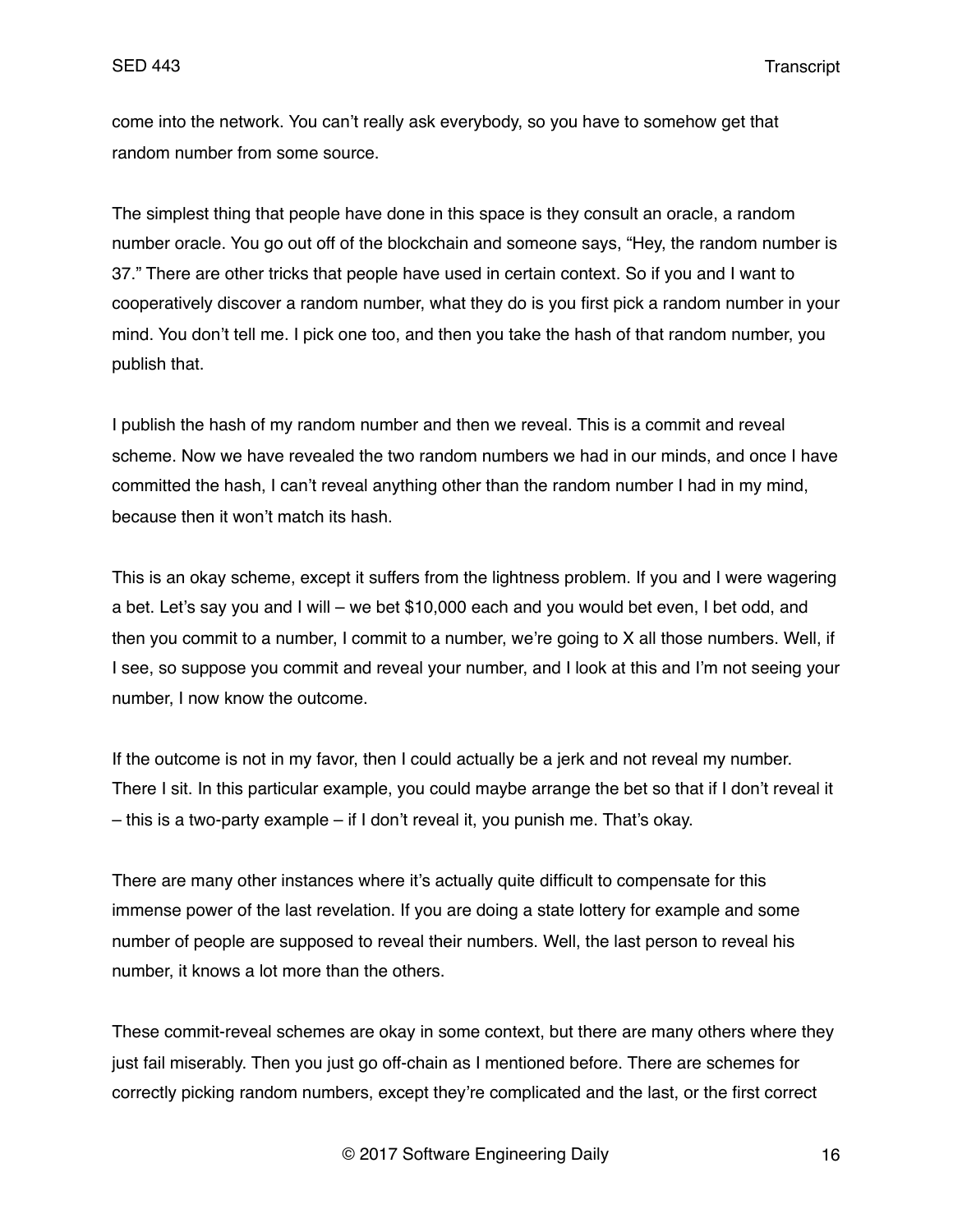protocol for doing so came out about a year ago. It took us a long, long time to get that protocol right. It's quite metric.

**[0:36:44.3] Host:** Is it very complex procedure?

**[0:36:46.0] EGS:** Correct. This place is also non-trivial. Yeah, that's why it took so much on.

### [SPONSOR MESSAGE]

**[0:37:00.1] JM:** When your application is failing on a user's device, how do you find out about that failure? Raygun lets you see every problem in your software and how to fix it. Raygun brings together crash reporting, real user monitoring, user tracking and deployment tracking.

See every error and crash affecting your users right now. Monitor your deployments to make sure that a release is not impacting users in new unexpected ways. Track your users through your application to identify the bad experiences that they are having.

Go to softwareengineeringdaily.com/raygun and get a free 14-day trial to try out Raygun and find the errors that are occurring in your applications today. Raygun is used by Microsoft, Slack and Unity to monitor their customer-facing software.

Go to softwareengineeringdailly.com/raygun and try it out for yourself.

### [INTERVIEW CONTINUED]

**[0:38:07.6] Host:** We've gone into detail about a number of the security issues that one would face writing a correct smart contract. I've spoken with many software engineers about this and a lot of people are very pessimistic that smart contracts can never be written securely given the difficulty of writing even correct normal code, but writing correct code that natively transacts with money, and because it's on a blockchain usually by its nature, transactions can't be reversed.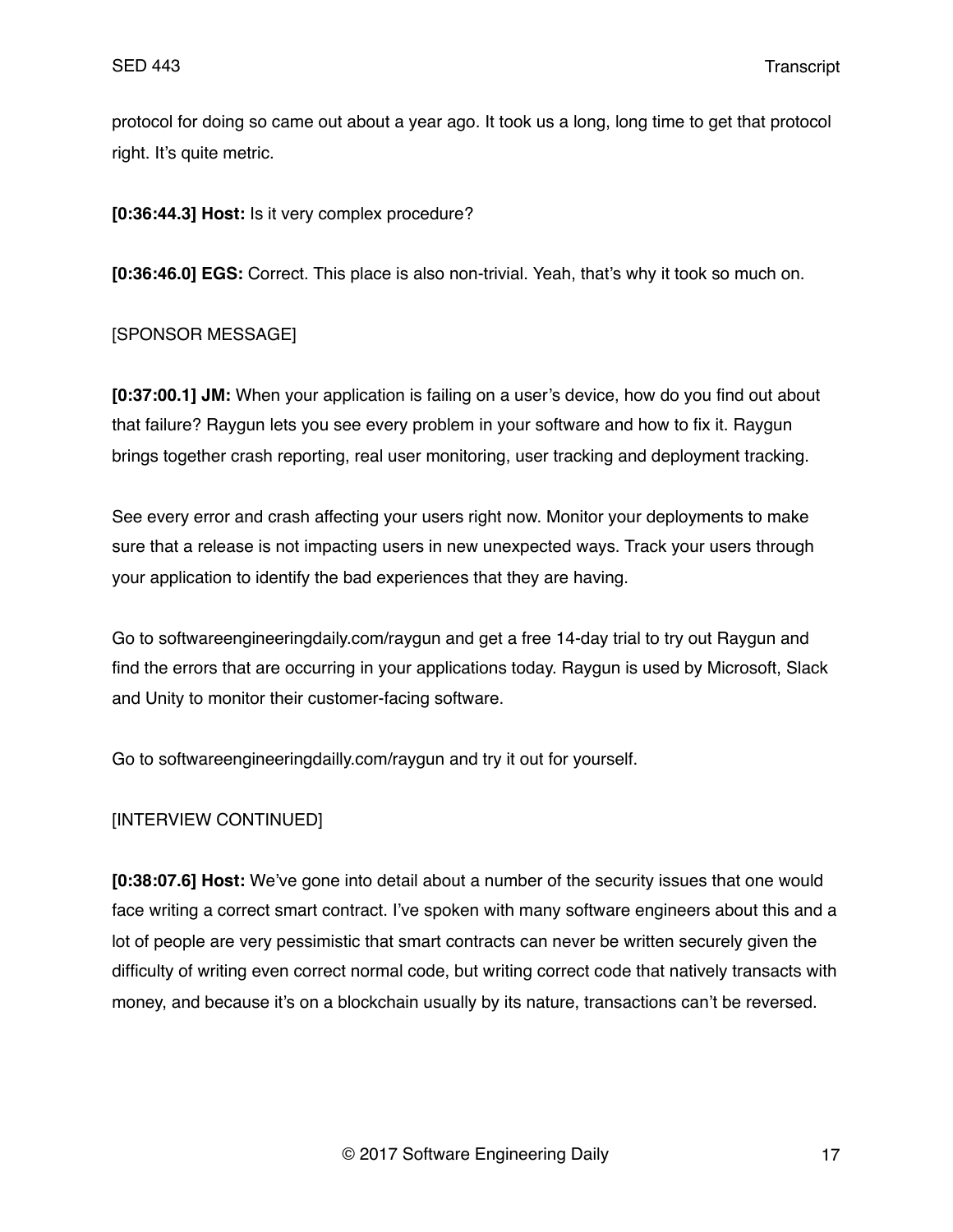It's also very hard to do insurance or risk mitigation on blockchains. Many people just believe that this is a fundamentally doomed project. What are your thoughts to this? Do you agree with this? Do you disagree with this?

**[0:38:43.1] EGS:** I completely disagree with that final assessment. I agree that writing nonbuggy software is very difficult. It has always been difficult. I mean, I think just experimentally or just looking at empirically, but what's happened. For every thousand lines of code, you see one fatal error, and maybe many more.

I've been lucky enough to call out quite a few of these ahead of time. For the DAO, I think I was one of the co-authors on the call for a moratorium and you identified in nine different flaws with it, one of which the hacker used for bancor, we called out the front running problem, as well as the rounding issues that they have.

We've been pursuant, and indeed it's very, very difficult to write non-buggy code. In the same sense, it's very difficult to send a man to the moon and it's very difficult to make a heavier than object stay in the air. It's really tough, right? We spent like thousands of years on this earth without heavier than air object up in the air.

Kites were invented I think fairly late in the game. Let alone airplanes that carry people. That's just a very recent invention. So should we give up? Hell no. That's crazy talk. What's there to do? Well, the science of finding bugs is advancing rapidly. There is much research to be done on formal methods, on verification, on languages for expressing smart contracts that necessarily yield a correct implementation.

As well as many other things. As well as bug bounties, multi-time implementations, escape hatches and so forth, practical measures to make sure that yes, there will be bugs. But we will manage to deal with them.

Many of these things that people want to do can be adequately addressed with the technology we have even today. I'm not stressed about this. Yes, there will always be bugs. We've always had buggy systems, and yet we managed to build systems that are robust in the face of bugs.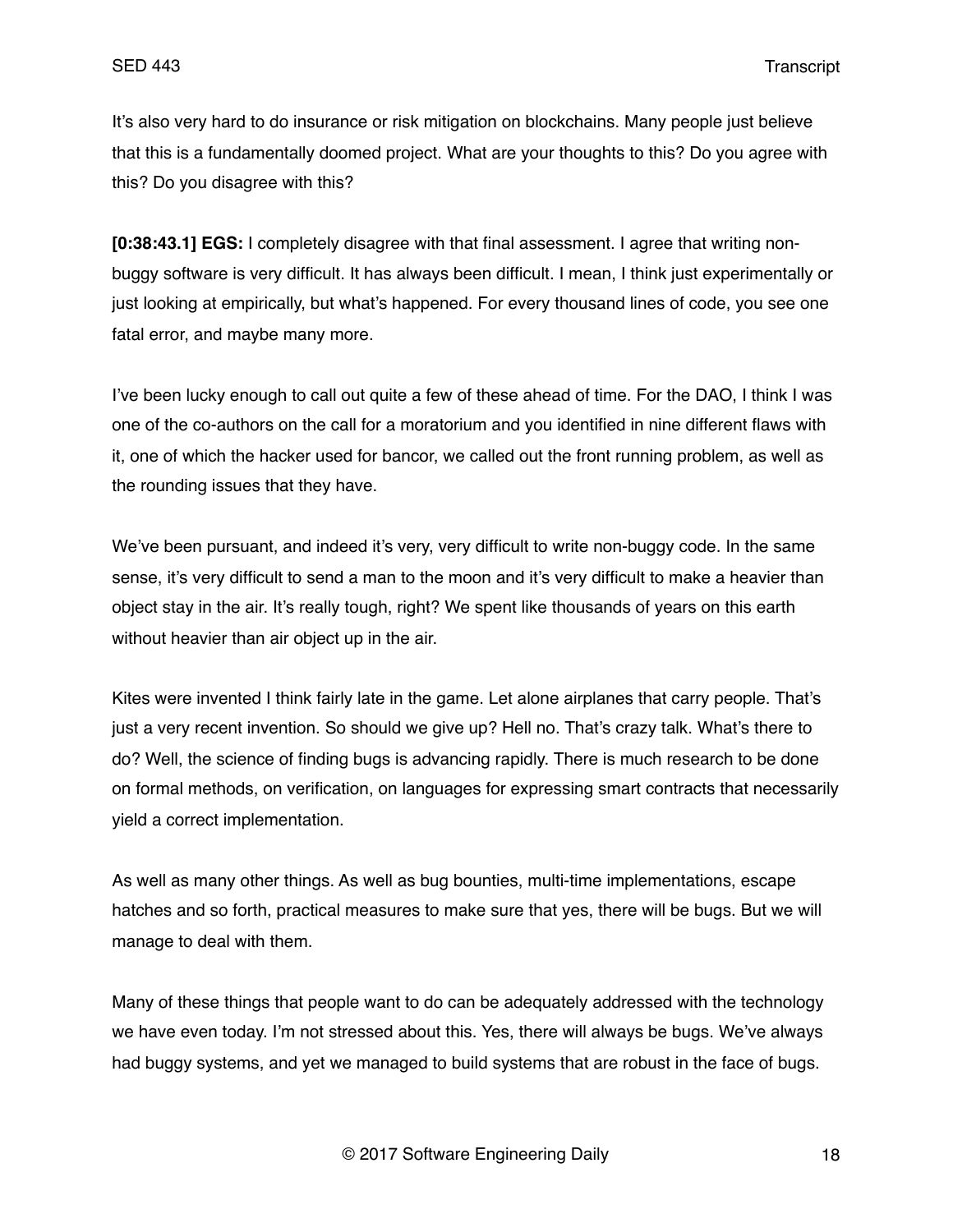**[0:40:50.1] Host:** Right. Speaking then of buggy systems, the most popular language for some of our contracts on Ethereum is solidity, which is used to write the vast majority of the theorems for contracts. After the parity had, which is a 32 million dollar hack of a multi-sig wallet, solidity in the EVM fell under loads of criticism for being poorly designed and having unsecure defaults. You wrote about this in your own blog post covering the parity hack. What are your thoughts about the design general of solidity specifically as a program language and of the EVM as the underlying virtual machine?

**[0:41:21.3] EGS:** The EVM has been particularly resilient. I have not really said anything about the EVM. Solidity is an interesting case study. The fundamental tension there is between having a language that looks familiar, that has good aesthetics, that is easy to use, versus a language that is easy to write secure code in.

Secure code doesn't have to be at odds with easy to write, easy to understand code. But practically, that seems to be the fundamental tradeoff. Okay, those are the two things. Complicating the story is the fact that not only do you have to design the language, but you have to communicate its quirks to all of the practitioners.

There is a documentation and communication challenge with any new language to be used. A lot of the bugs that we saw with solidity were things that were well-known. The reentrancy bug was well-known, that's easy. The parity missing private modifier, that's well known. There are many other things like this where we knew that the certain anti-pattering should never be encountered, but it wasn't communicated well enough.

What do I think about solidity? I think it's actually a pretty darn good effort at finding a language that is easy to use. I like that language. I have a bunch of gripes about it, but at its core the tradeoffs they made are quite sensible. I like the aesthetics, I like the way it looks.

It managed to get into the game a whole lot of programmers who would've put off if you suddenly said, "Well, before you write anything at all, you have to first take a course in logic followed by a six-month crash course, follow-on course on program verification." I think that would've been the non-starter.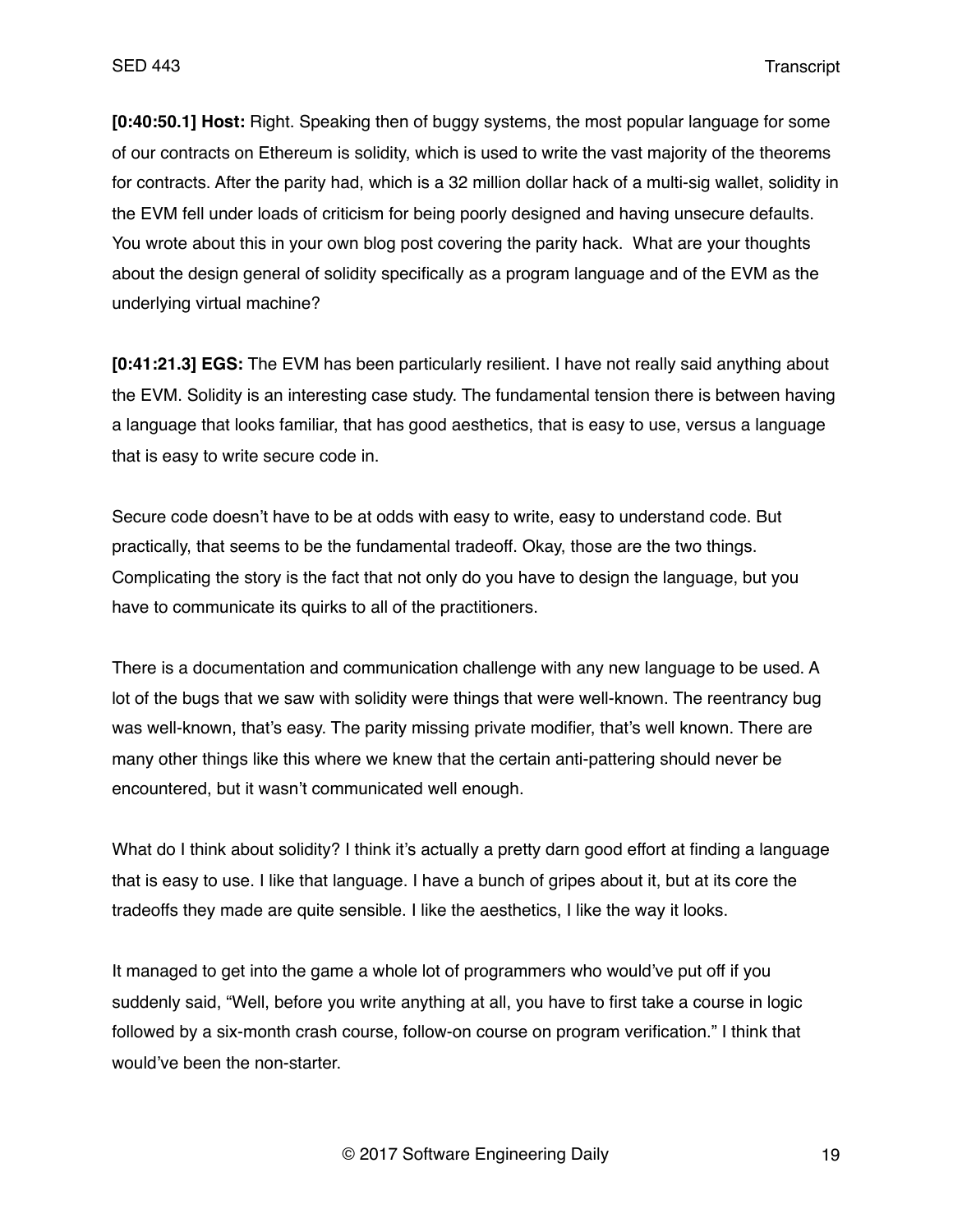Moving fast and breaking things is very much part of the credo here. It's going to happen. You just have to have sort of a healthy attitude about these things where you say, "Look, this is normal." On occasion there might be missed steps. In the early days, you can path up for them in using some measures. At some point, it's going to be less and less easy. In fact, it's going way more difficult to compensate.

Solidity in my view is as I said, a decent tradeoff. There is much to be improved in solidity. I would like to see much better types. The type system is a little weird. People have to use the safe math of floating points, or rather fixed point is not supported well. There are a bunch of other issues. The defaults are a little long key. They should really default to internal and not visible to everybody else. These are things that one can tweak within future revisions.

I would not put the blame on the developers. This is not an easy thing to build. It's many, many dozens of people who work on it. Yeah, and there will be missed steps. It's just part of the game, and the early adopters will see it and they will have to cope with it. That's just normal.

**[0:44:27.0] Host:** Right. This might be an entry on follow-on question, but how –if it were up to you, how would an ideal smart contract program and language be designed?

**[0:44:36.6] EGS:** That's an interesting question. One I've thought about a little bit. This is far from my field. I am a systems person. I do distributed systems. I'm not a programming language person. I can give you the high-level properties. I would love to be able to understand in variance associated with the code upfront.

I can't do that if the language is – if the contract is just specified mechanistically. Maybe here is an anecdote, I think instead of being too abstract. Let me tell you about what I see when I teach systems. I teach an operating systems course. It's typically the first time any of our students build something complicated. They build concurrent systems that are supposed to be correct under all conditions.

They give you a buggy implementation. You flag it. We flag it. Out of 25 points, if it's buggy you get zero or 1. Okay, no more than that. If it's buggy, it's really harsh. Then of course you have the students immediately in your office, and you say, "Look, you did this, this, this wrong. Clearly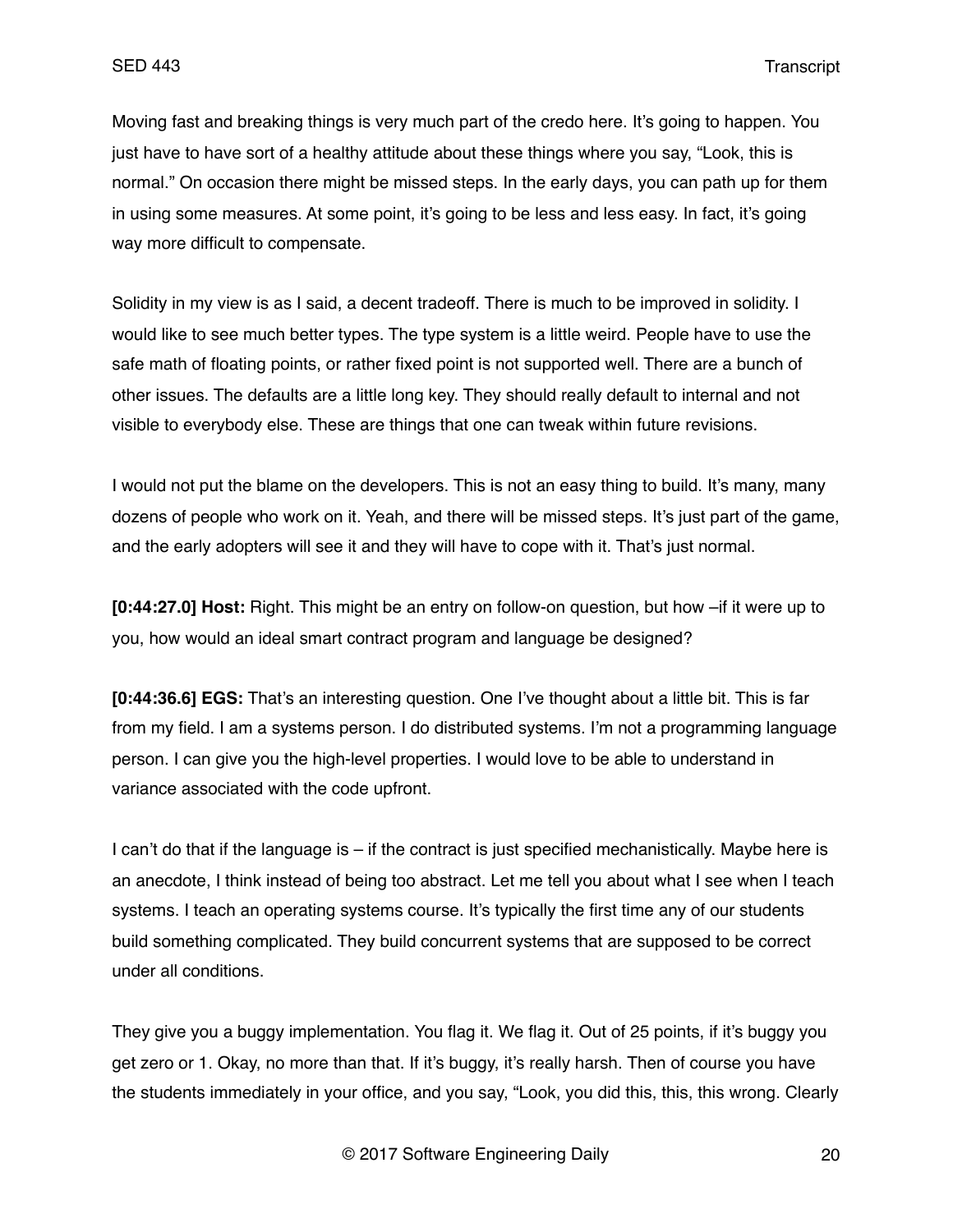– or not clearly. I'm worried that the situation is something that shouldn't happen. Two cars are colliding on top of your one-lane bridge. This should not be happening."

Then the student tells you, "Well, that can't happen, because for that to happen this light has to go green and that's guarded by this other thing, which is guarded by this thing." You get this incredibly lone reasoning for why that bad situation cannot arise.

Now keep your eyes peeled for this, just about every single smart contract security proof is essentially a long litany of these kinds of, I don't know what. It is like the screeds or whatever the word is. Somebody just whining on and on about how the bad situation cannot arise.

Altogether, it's just not convincing. I don't want to go through that logical process. What they're doing in that case to be technical for your audience is they're giving you a temporal logic proof, let they're saying that particular event or scenario cannot happen, because it's – essentially like, for it to happen, and this has to happen beforehand da, da, da, and the precondition will never happen.

I don't have enough life expectancy to potentially enumerate all of those scenarios. They're exponentially many in number, and rule them all out. The language has to rule them out for me. I want to be able to say, "I'm worried about the following events. This is my invariant and I wanted to protect it at all times." For example, for the DAO, the number of tokens and the amount of money that it has to have a correspondence. It better ensure that for me. If it's not doing that, there is something enormously broken.

A good language would allow me to express that. Solidity at the moment has something like and it has these requires and so forth. But it's not exactly what I have in mind. That's what I would really love to have.

The other thing that's cool, that I know about, that most people haven't thought about is backwards reasoning. I would love to see this in a language, so any of your listeners are thinking about it. In the 90s, or in the late 80s or early 90s when software safety was really big and people were building embedded systems, they tried – they came up with languages where you can execute backwards.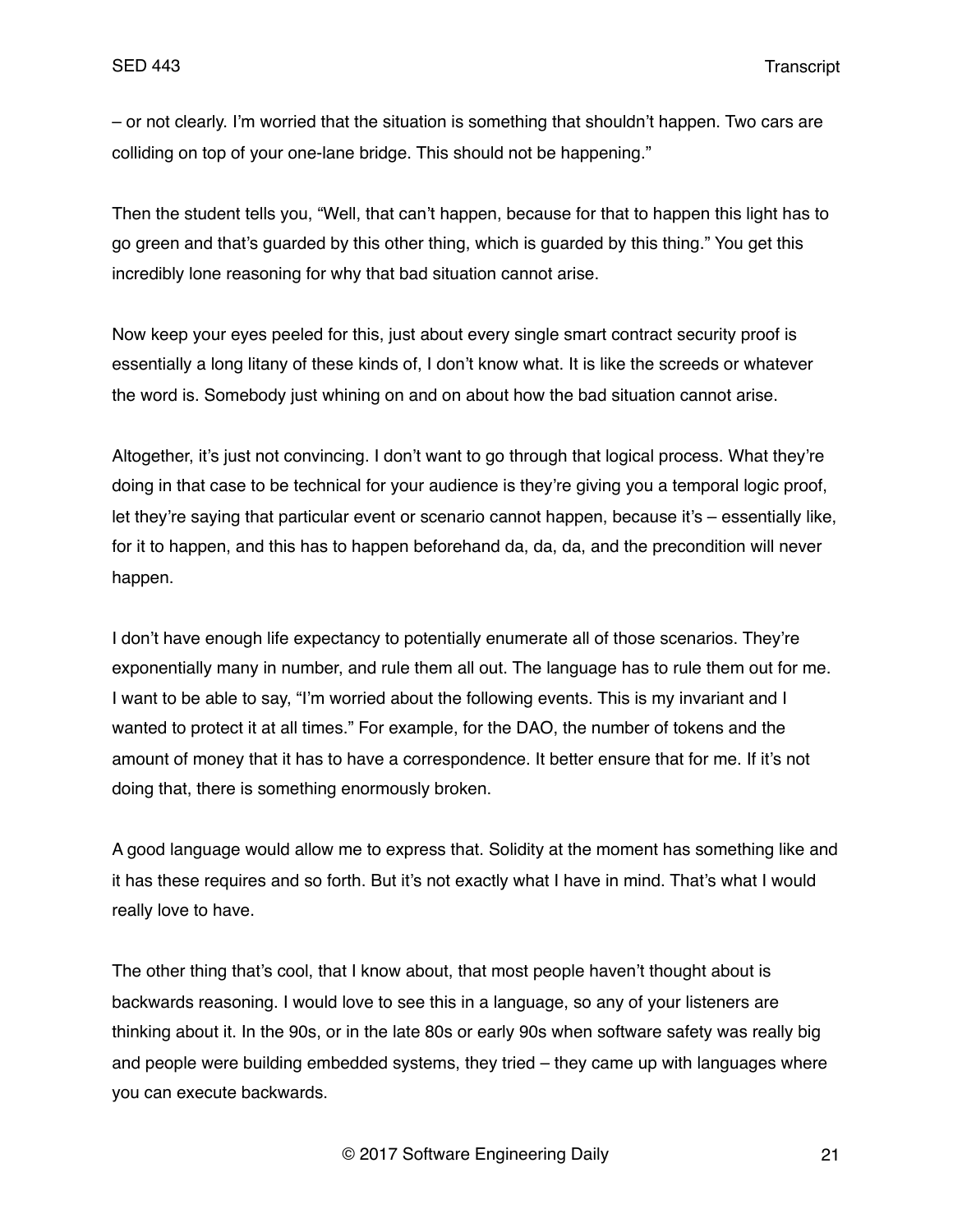I would say something like, okay I know one specific case. The BMW anti-lock braking system. There are some scenarios that should never happen. Can we start in that bad scenario and execute backwards and find out an initial scenario that can trigger it? Isn't that kind of cool? I think it's neat.

People also apply this to TCAS, which is the system that makes sure that the planes don't hit each other in the sky. I don't know if you ever heard it. I hope nobody ever did, but I'm sure someone will have heard this. Sometimes, it actually blares out in a loud voice, it tells the pilots what to do. It says things like, "Pull up. Pull up." In fact, it says it with greater urgency. So, "Pull" up," like it really shouts.

If it's telling you to pull up, it should be telling the other guy to push down. In some cases, it might change its mind, because if the other guy is doing something counter to what he's being told. In the TCAS system, you don't want a collision course. There were extensive studies of backwards execution, trying to figure out for a given implementation will it ever and what are the conditions under which it will tell a bad thing to a pilot.

**[0:49:19.1] Host:** Interesting. That backwards execution, it doesn't cause this combanitorial explosion?

**[0:49:23.5] EGS:** Sure. That's why it's hard.

**[0:49:25.5] Host:** I see. Okay, got you. Got you.

**[0:49:27.9] EGS:** You need to couple it with a lot of techniques for trimming down the states space. Of course, I mean on this topic there are many other things we can do. There is symbolic execution, like there is an entire area of model checking that people have worked on, where they can algebraically without having to explore every option, they can capture what would happen and then make faster progress through the state space of possibilities.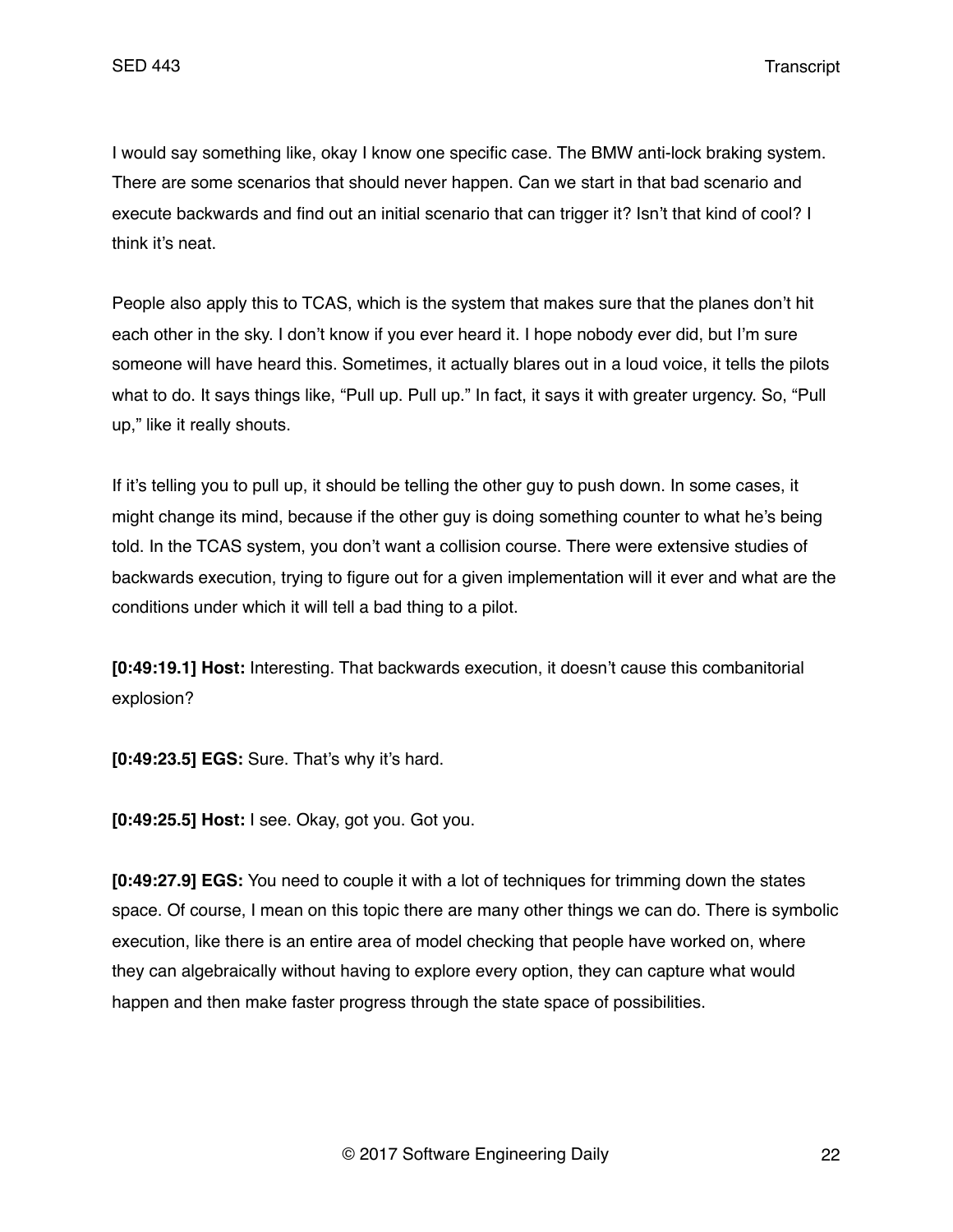Anyway, it's just a fascinating area. Tools that's helped people, that's helped program designers, smart contract designers in this regard would be wonderful tools that are coupled well into the language, or built into the language would be fantastic.

I expected to see these for solidity. I don't see solidity syntax or feature set as a debilitating thing. We don't have to scrap it and come up with something new, but we just have to evolve it towards a better foundation.

**[0:50:22.3] Host:** Right. That makes sense. I want to shift gears a little bit and – so we talked a about the abstract security properties of smart contracts. But I want to talk a little bit about what kind of security we see in practice out in the wild. You spoke earlier about to the biggest hacks in Ethereum history, which were the DAO hack and the parity hack.

Famously, you presaged the DAO hack and you wrote about the parity one. How would you say the community has evolved in light of these attacks, and how has the average security hygiene or sophistication changed since then?

**[0:50:56.2] EGS:** The DAO hack was monumental. It's really changed the way people approach the entire smart contract ICO space. That people understood that it was difficult to write these smart contracts. You couldn't just sit down, go on a bender and write some java script code and put it on the blockchain and have it retain some value.

What has changed since then? I think there is a much better understanding of the quirks of the solidity language and some of the VM runtime quirks. There's been a lot of efforts spent on practical measures. As I mentioned, bug bounties, multi-timed implementations and escape hatches. Just about every smart contract I looked at has had some kind of an escaped hatch built into it. That's been wonderful to see. I think it's irresponsible to build things without escape hatches.

That's what has changed. Has anything else changed at a higher level? I don't know. The design process, I don't know if that has changed. I think our people writing qualitatively better smart contracts? Yes, they're better than they were at the DAO, at the time of the DAO. Are we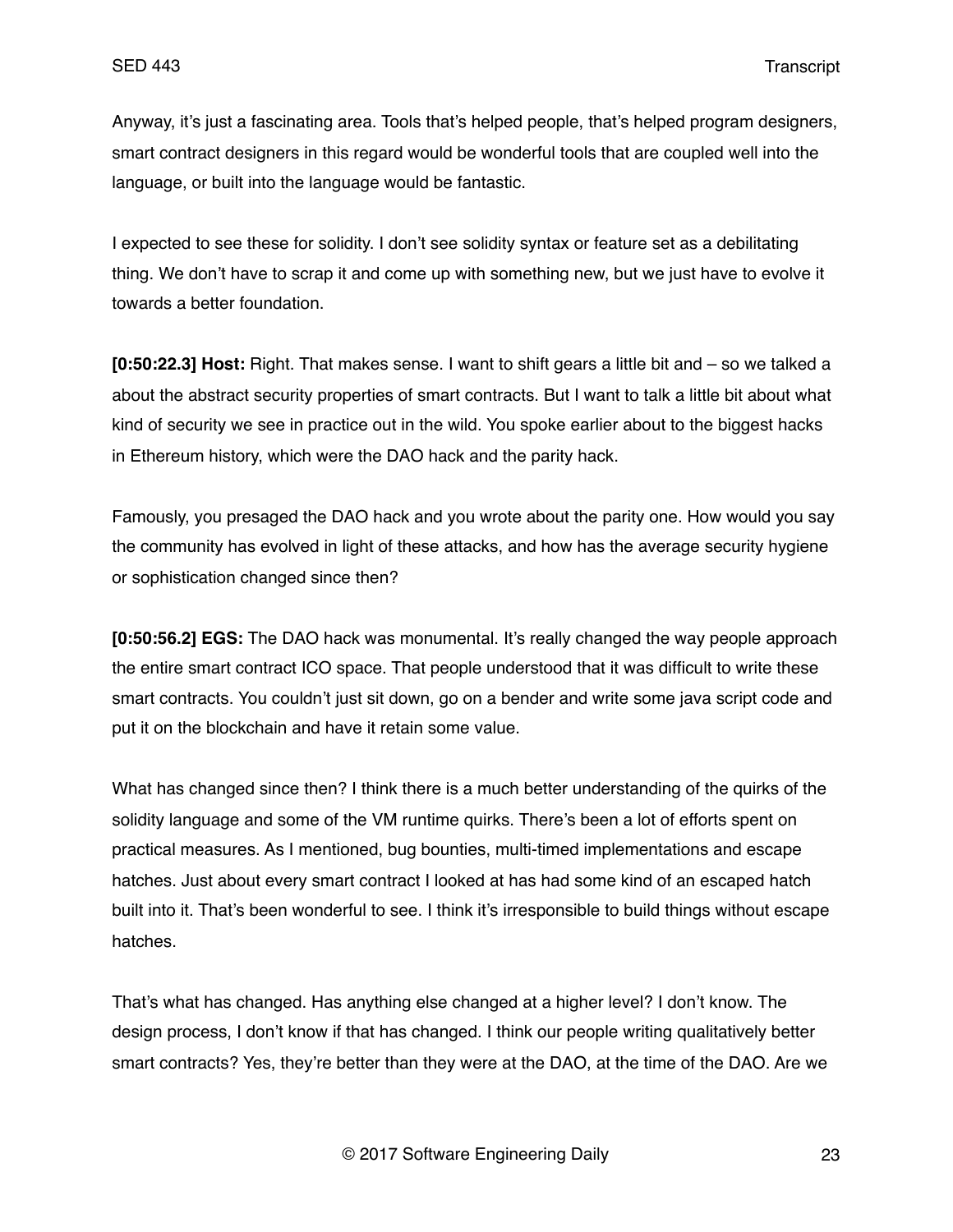secure? Are we there yet? No. By no means are we anywhere close? Are we going to see more exploits? Yeah, for sure. There will be many. It will be a lot of fun.

**[0:52:25.3] Host:** Right. Fair enough.

**[0:52:25.9] EGS:** It will be and it will be interesting. Yeah.

**[0:52:29.3] Host:** Are there anything in particular that you'd like to see be more adopted as security best practices?

**[0:52:33.9] EGS:** Bug bounties would be wonderful to have. We should see more of them. There are lots and lots of smart people out there and we're not tapping into their collective smarts as well as we should be. Let's see. What other best practices? There are tons of things that people are doing kind of weird. Not wrong, but weird.

Again, I looked at the bancor code recently and they have their own math routines. That kind of stuff should be in the system. Nobody should be using safe math, nobody should be using their own approximation of a log function or whatever else. These things should be provided. Somebody should do them correctly and once and for all, and we should never ever have to audit that kind of code again. Bancor had all these magic numbers smeared all over the place, and it turned out that some of them was not incorrect.

Yeah, this is best practice-wise, the more is in the system, the better it is. The more somebody spends effort to get it right once and for all and build it into the runtime into the language, the better off we all are.

**[0:53:40.3] Host:** Right. Makes sense. Zooming out a little bit, one fundamental limiting factor for the wide adoption and usage of cryptocurrencies is the difficulty of key management. A lot of people believe that most normal people will just never be able to do this well enough to be able use cryptocurrencies realistically. How do you see key management as a security problem evolving?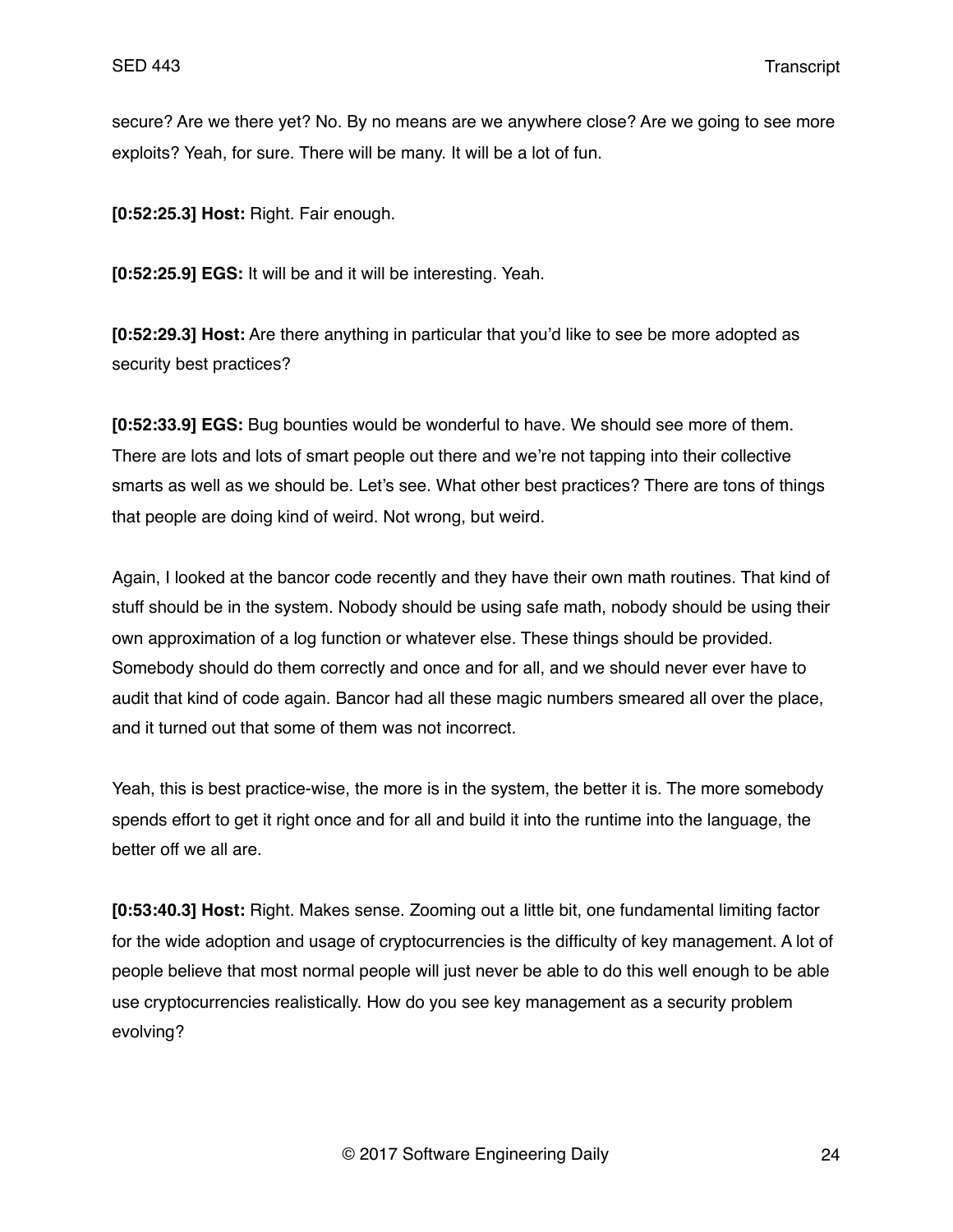**[0:54:04.9] EGS:** That pessimistic stance is what we started out with when we were first looking at Bitcoin. I'm sure everybody knows this, but Bitcoin thefts are happening all the time. People lose their keys constantly. There is no shortage of messages on bulletin boards saying, "Hey, I lost so much money. I lost so much other money."

Then there is the litany of responses, which is, "Sorry for your loss." Then it gets repeated so many times that it has gotten contracted down to SFYL. An SFYL event is like a thing that we talk about. What happened, they had an SFYL event, a sorry for your loss event.

Where is this stemming from? It's stemming from the fact that for many years, the developers essentially outsourced the security task to other developers. Instead of securing the cryptocurrency, using the cryptocurrency system, it didn't occur to them that they could take on that task. They always thought, "Well, you know if your phone is hacked, it's your fault. Or if your laptop is hacked, it's your fault."

Might be. I mean, it is a fault for sure. But if you begin to say that, if that's your mentality then what you're really saying is these systems will always be beholden to the security of the underlying competitional platforms; our phones, our laptops. Those things are nowhere near secure enough for high-value assets, like crypto.

Your regular old Verizon branded Android phone is way out of date in terms of security patches. If you're using one of those and you're holding coins, you will get hacked. You're going to install a stupid flashlight application. It's going to ask for every permission on earth and you want that light, so you'll say yes. Then the next thing you know, it's sending your coins to whoever or someone.

This is just the way of the – or it was the way of crypto and it seemed really hopeless. But Itayayel and myself, Itayayel is now a professor at The Technion. He was a post doc at Cornell. Itayayel and myself, we took a look at this whole situation. We said, "Look, it doesn't need to be this bad. We can protect some of these coins and we can invent mechanisms that are actually helpful in stemming attacks of this kind."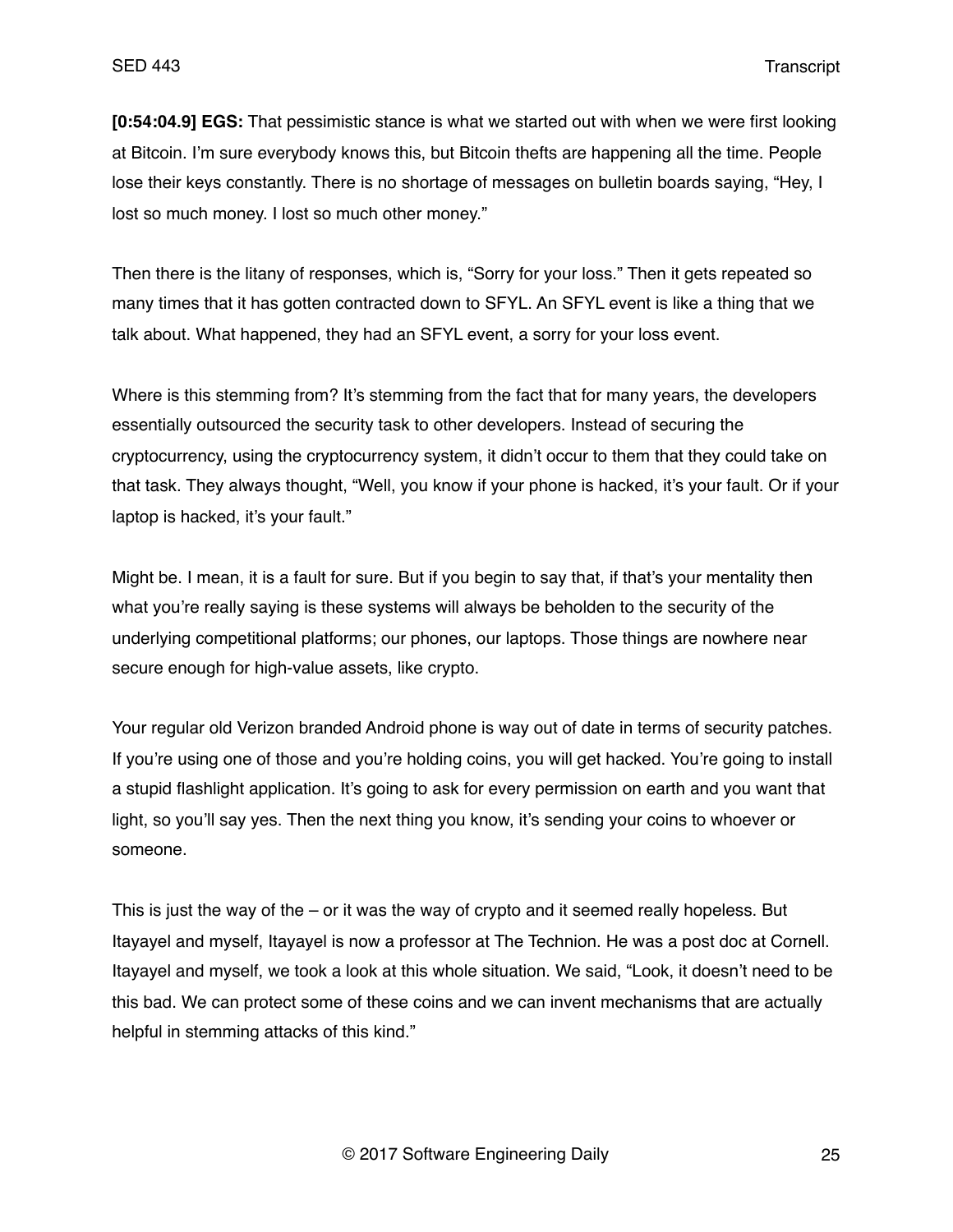The simplest thing that we came up with was called covenants and vaults. A vault is a mechanism for protecting your coins that are not in motion. When you are not going to use your coins, you put them in a vault. If the hacker breaks in and moves your coins, then you get to undo the hack. To pay someone, you have to unvault your coins. You can't just pay out of a vault. The finality of Bitcoin transactions is not affected.

Yet, if somebody steals your coins, you get them back from the hacker. It is a pretty cool feature. Anyhow, so there are actual advances that's helped the state of the world. Of course, the Bitcoin world is so busy with the ongoing craziness with the block size debate that they haven't had time to do anything except very convoluted complicated hack called Segwit.

They haven't adopted this yet, but we've seen adoption in other areas in other systems. But there are things we can do. I would urge the developer community to start looking into actual encrypto mechanisms for better security. Do not rely on the Android developers to give you a perfect operating system. That is never going to happen.

Do not expect a laptop to be uncompromisable. Never going to happen. It's 50 million lines of code in there, of course there will be flaws and bugs and so forth. Plus more that users actually install. Don't wait for those platforms. It's not going to happen that way. You're going to have to build in features to protect your users.

**[0:57:59.5] Host:** Got you. Let's again shift gears one more time and look toward the future of blockchains. This is something that you write quite a lot about. Interest in blockchains and cryptocurrencies have it feeder pitch, and it's to the point now where a lot of massive companies and regulators are starting to wet their appetite and want to get in for a piece. Are there any key events that you're looking for on the horizon that you think are going to be major inflexion points in the future of blockchains?

**[0:58:27.5] EGS:** Sure. Regulation of the exchanges. At the moment, there are a large number of exchanges that's running wild. They operate out of funny jurisdiction, nobody knows exactly where they are, what laws they're a subject to, nobody knows their internal state. There are lots of indications that they might be doing something funny.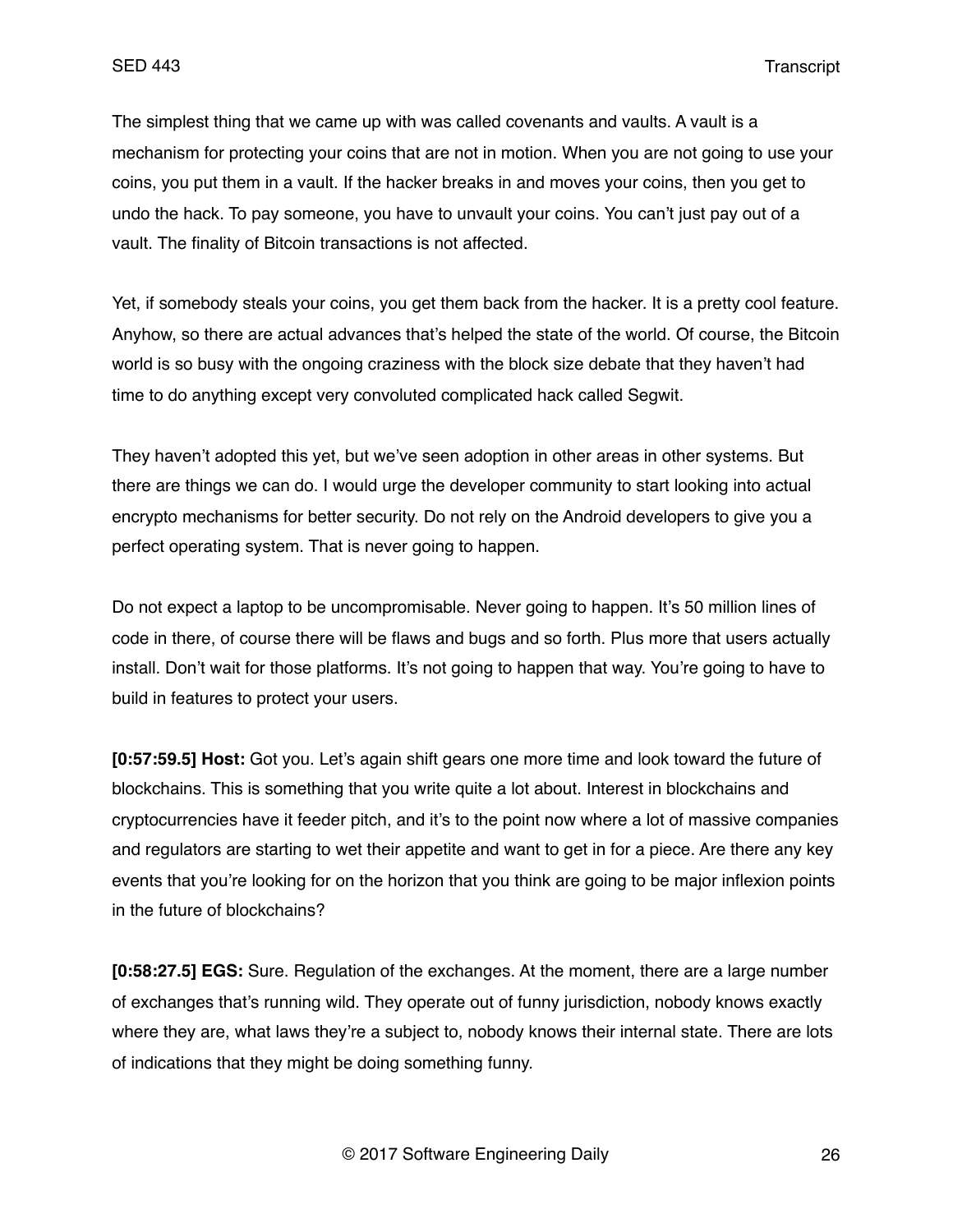When we see the regulators move in and start trimming that kind of behavior, start intervening and exchanges gone wild, then we will see a different – a shift. The money that is currently on the sidelines, it comes in only to the extent that the holders are greedy. They look at what's happening. They're like, "Hey, I want a piece of this action." They'll take the enormous risk of being bamboozled at an exchange.

There is some money of that kind, the greed, the risk-happy greedy people. But there is a lot more money on the sidelines, or there is a magnitude more in the hands of people who are looking at this saying, "This is a legitimate area." All of the geeky crowd is saying this is really exciting. There has to be something here. Except the risks are too much, the markets are too unregulated. In fact, the SEC pronouncement was had everything to do with just how terrible the exchanges were and how –

**[0:59:50.7] Host:** Sorry, can you go to detail. What was that SEC real briefly?

**[0:59:54.1] EGS:** When the SEC ended up clamping down on the Winklevoss ETF, proposed ETF, they said that an ETF at this point in time would be a bad idea, because the exchanges are unregulated and there are all sorts of shenanigans that people pull at the exchanges, such that exposing your regular retail investors to the kinds of exchanges that currently run the space, would be a falling. That was their reasoning.

You can argue all you like about SEC. Nobody likes regulators, right? Nobody wants them to come in etc. You can say, "Well, the system is going to self-regulate and so forth." I definitely am not a fan of hard regulation. But if you ask me what is the next milestone on the regulation front, them stepping in to curve the excess, the crazy shenanigans at the exchanges is going to be the next big, big step. It will drive away some of the money, some of the illicit might go elsewhere and I'm perfectly okay with that. It will bring in – if done right, it will bring in a lot more money that's sitting on the sidelines.

**[1:01:02.4] Host:** Right. That makes sense.

**[1:01:04.2] EGS:** There is much more clean money in the world than there is illicit flows.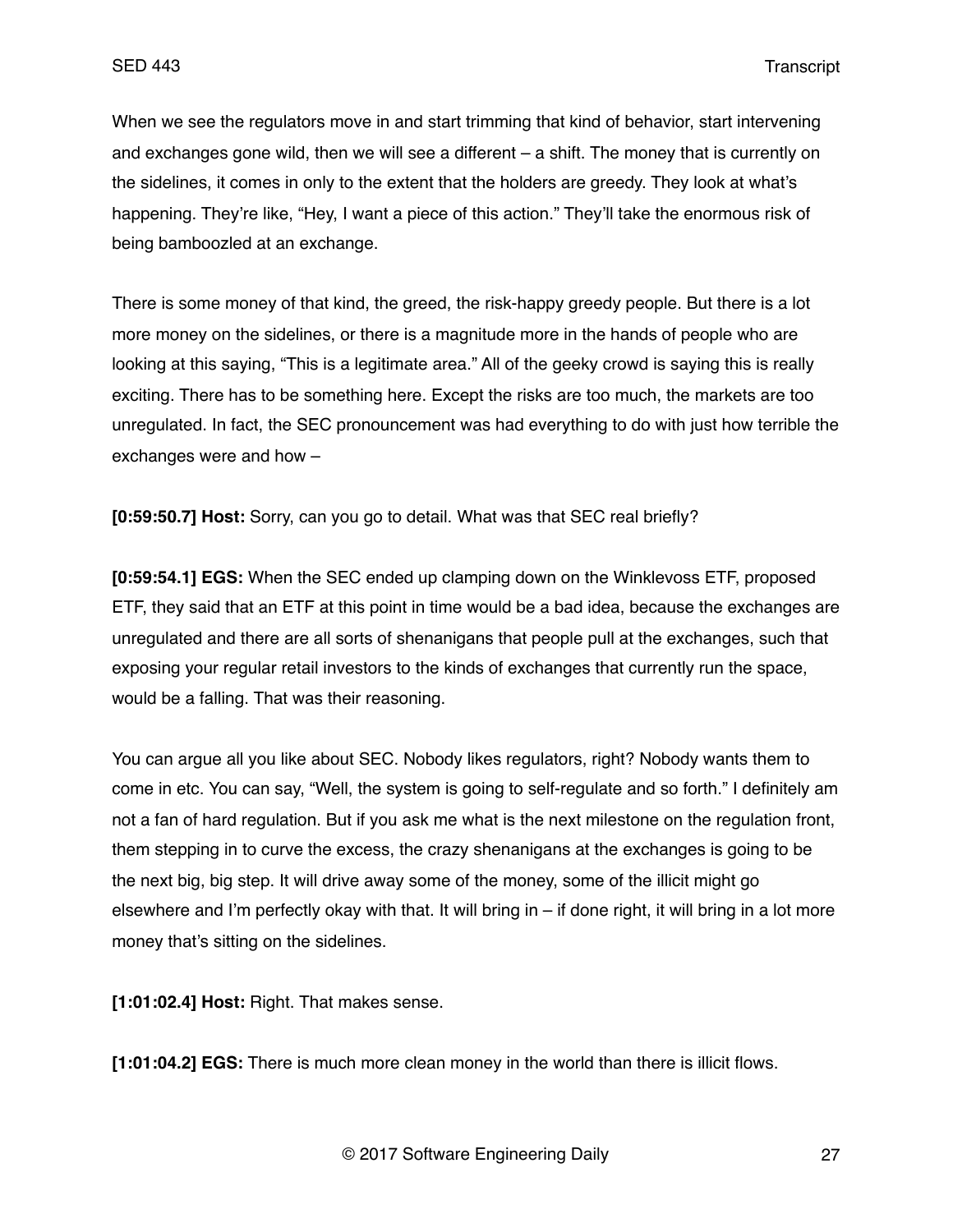**[1:01:08.5] Host:** True. Very true. In your blog as you're writing a lot about cryptocurrencies. You say that your mission in your blog is to be a bulwark against the rampant misinformation and foggy thinking in the world. Now cryptocurrencies have had a massive influx of attention in the last year, and a lot of new people answering into the cryptocurrency community, most of whom are less informed and less technical. Maybe they care more about trading and speculating, they don't care about technology. Do you think this has –

Let me ask a two-pronged question. The first is that how do you think this changes the culture and the progress of cryptocurrencies? Also, do you think it changes the prospects for its success?

**[1:01:47.1] EGS:** Yes, both in a very positive direction. The new people coming in, they don't have the baggage of the old-timers. The come in with an open mind. They typically come in, because they see something exciting and/or they see the opportunity for making money. Both are fine. That crowd typically comes in with a more open mind than somebody who has been, I don't know, into Bitcoin since 2011.

What I see is a big problem in these systems. At their heart, they are open source projects with a user community. They're valuable to the extent of their user community. The sum total of wealth inside Bitcoin is capped by the amount of money people have put into it. It's capped by the number of people who are excited about Bitcoin.

New people coming in with a fresh viewpoint is always good. New people coming in building new services on top is a wonderful thing to have. That will displace the toxic situations that we sometimes see in communities. Maximalism is always a bad thing to have. Infighting is always a bad thing. No matter what side of the block size debate somebody might be on, big or small blocker, nobody is happy about block size debate. It's just nothing is just – no joy. It's just not good.

Cutting that down is always good. The best way to cut it down is to bring in a whole bunch of people who are going to say, "Guy, let's just find a block size and move on because there is so much more to do on top." That's I think exciting.